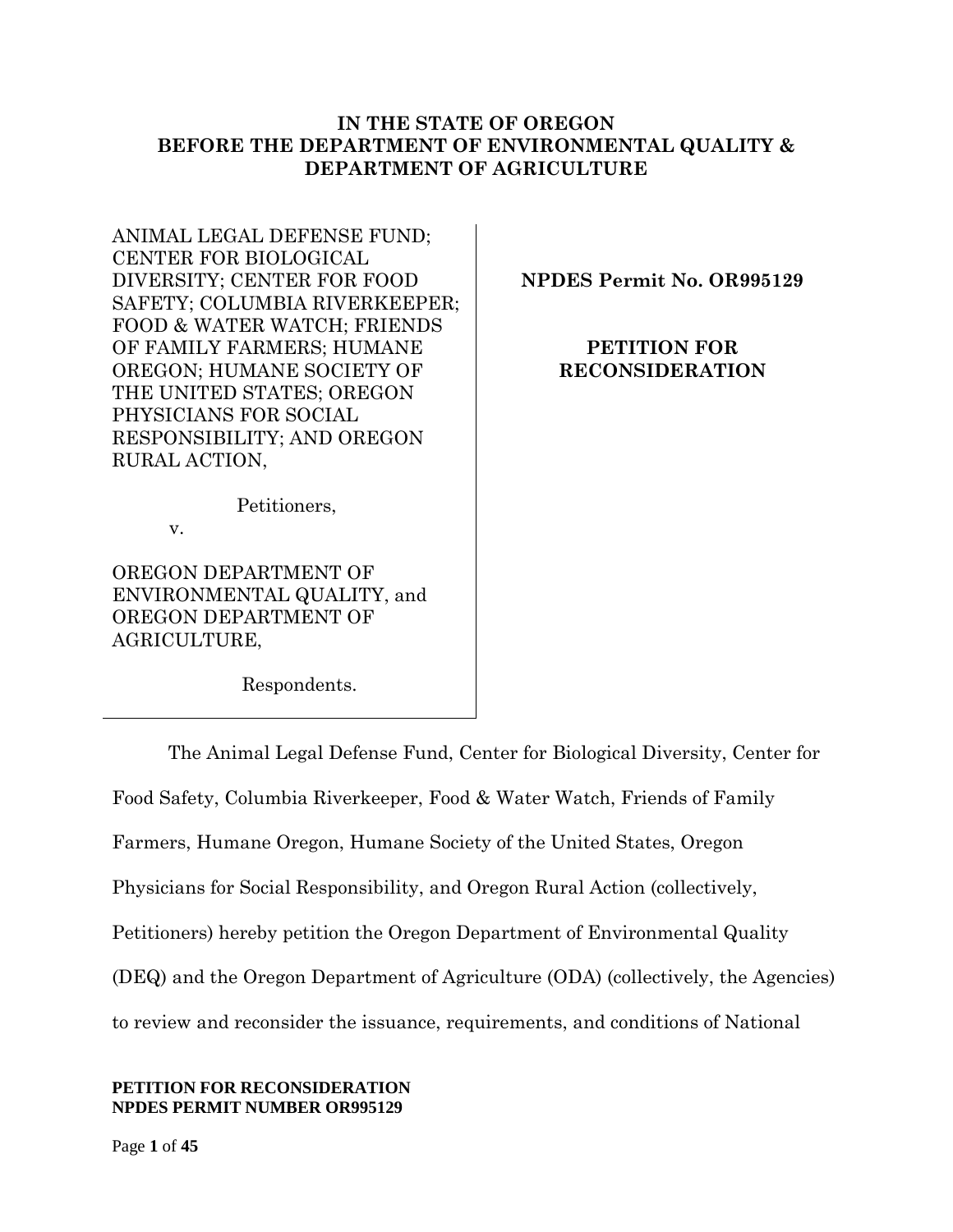Pollutant Discharge Elimination System (NPDES) individual permit number OR995129 (the permit), a final agency order in other than a contested case. This Petition for Reconsideration is brought pursuant to ORS 183.480, ORS 183.484, and OAR 137-004-0080.

The Agencies issued the permit to Greg te Velde, a California businessman doing business as the Lost Valley Farm (Lost Valley), on March 31, 2017, and it became effective on April 20, 2017. The permit authorizes Lost Valley to operate a 30,000-head industrial dairy concentrated animal feeding operation (CAFO) in the highly sensitive Lower Umatilla Basin Groundwater Management Area. The permit further authorizes Lost Valley to collect, store, and dispose of massive quantities of livestock waste and other pollutants.

Petitioners request reconsideration and a stay because the Lost Valley permit is inconsistent with state and federal laws, regulations, and standards designed to protect water quality and beneficial uses. Petitioners retain the right to request judicial review pursuant to ORS 183.484.

Petitioners allege as follows:

### **PARTIES**

1.

Petitioner Animal Legal Defense Fund (ALDF) is a national non-profit organization headquartered in Cotati, California, with more than 200,000 members and supporters, 2,784 of whom live in Oregon. ALDF pursues its purpose of

### **PETITION FOR RECONSIDERATION NPDES PERMIT NUMBER OR995129**

Page **2** of **45**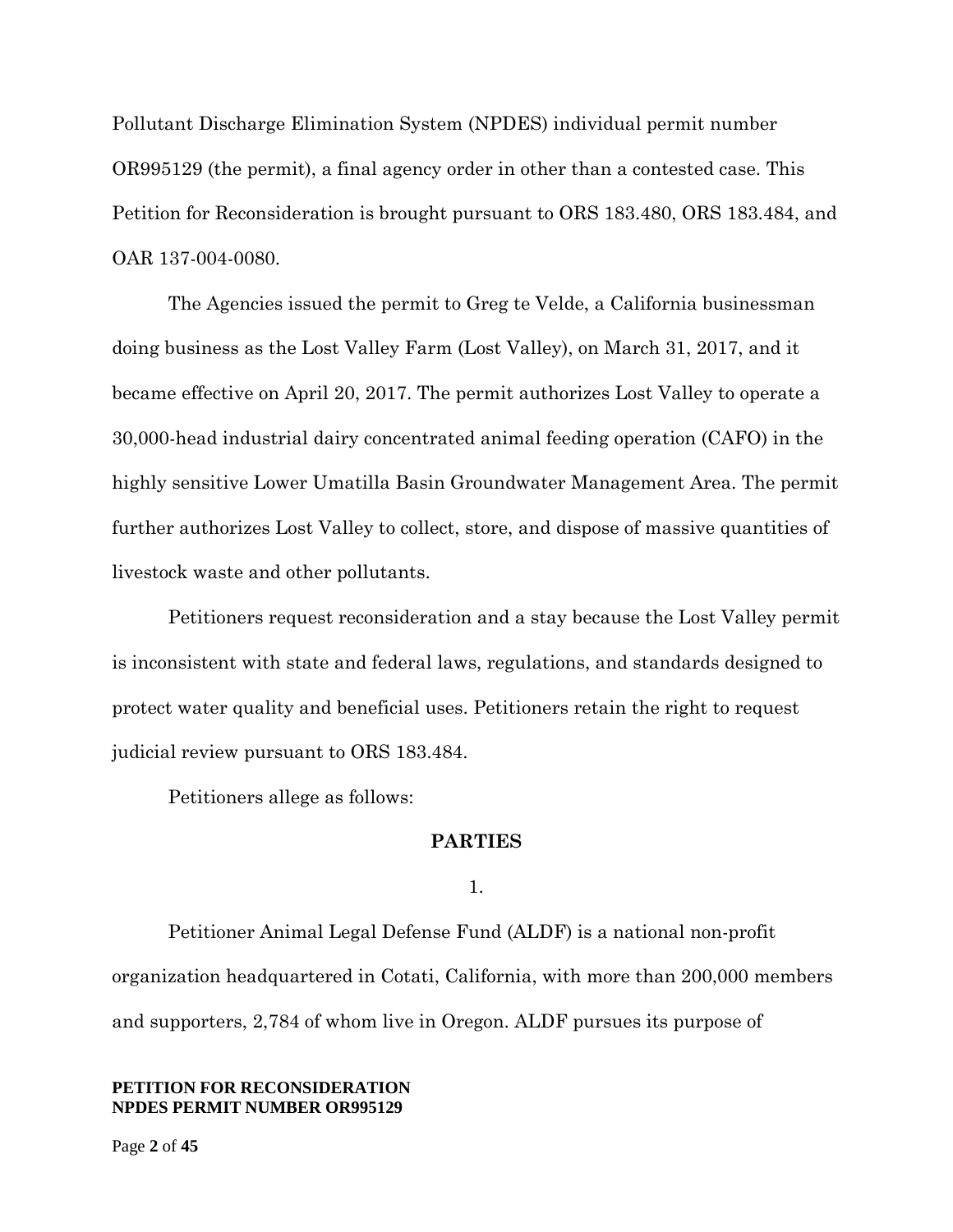safeguarding animal welfare by persistently advocating for the protection of animals used and sold in commercial enterprises, including agriculture and agribusiness. ALDF frequently focuses on pollution to the environment caused by the inhumane confinement of farmed animals and has expended significant organizational resources on advocacy and public education efforts to improve environmental and animal welfare conditions for animals confined in CAFOs like the facility at issue here. ALDF has an organizational interest in ensuring that the Agencies' implementation of the Clean Water Act (CWA) thoroughly accounts for the environmental, animal welfare, and human health risks posed by Lost Valley. Moreover, ALDF's members have an aesthetic interest in keeping the areas where they live and farm free from water pollution, antibiotic contamination, and unnecessary animal suffering.

2.

Petitioner Center for Biological Diversity (CBD) is a national non-profit, 501(c)(3) organization with members and an office in Oregon. With more than 1.3 million members and supporters, CBD is dedicated to the protection of native species and their habitats through science, policy, and environmental law. With its more than one million members and supporters, CBD is concerned about the fate of imperiled species and the increasing rate of extinction and loss of biological diversity in the United States. To further this objective, CBD has designed programs and campaigns to address the plight of imperiled species in this country,

### **PETITION FOR RECONSIDERATION NPDES PERMIT NUMBER OR995129**

Page **3** of **45**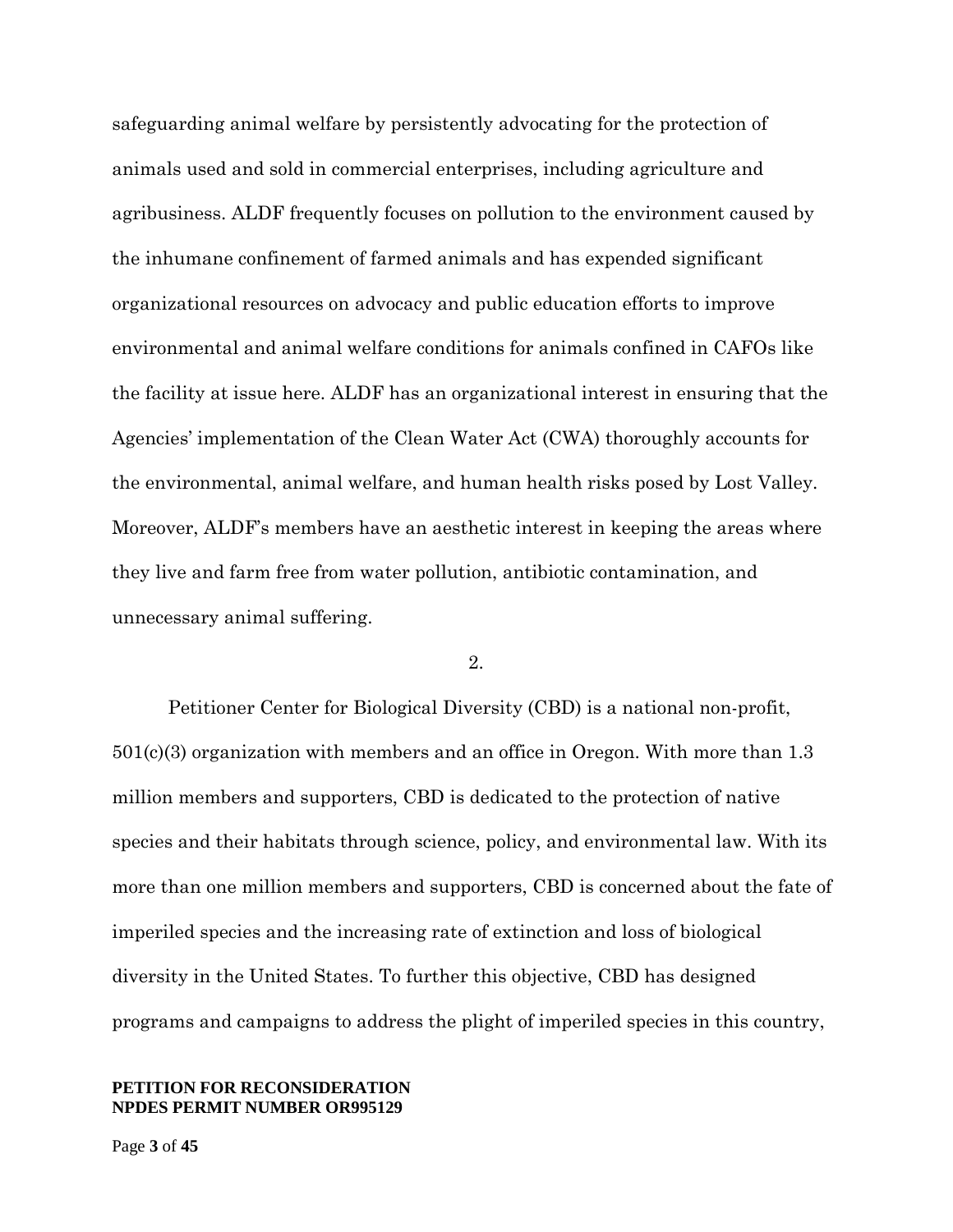including from the impacts of agriculture – and animal agriculture in particular – on biodiversity, public health, and sustainable food systems. Through its efforts, CBD has developed outreach, education, and policy materials on the negative effects of industrial agricultural systems on our environment, including as a result of pesticide use, greenhouse gas emissions, pollution from animal waste, and overuse of water resources.

### 3.

Petitioner Center for Food Safety (CFS) is national, non-profit 501(c)(3) organization with over 830,000 members and supporters nationally and tens of thousands in Oregon. CFS's mission is to empower people, support farmers, and protect the environment from industrial agriculture. CFS promotes truly sustainable agriculture, like organic and ecological farming. For 20 years, CFS has furthered this mission through legal actions, groundbreaking scientific and policy reports, books and other educational materials, and market pressure and grassroots campaigns through our True Food Network. CFS has an office in Oregon and has worked for years on Pacific Northwest issues, including factory farming, genetically engineered crops, and organic integrity, among other issues.

### 4.

Petitioner Columbia Riverkeeper (Riverkeeper) is a 501(c)(3) non-profit corporation with over 12,000 members in Oregon and Washington. Riverkeeper's mission is to restore and protect the water quality of the Columbia River and all life

#### **PETITION FOR RECONSIDERATION NPDES PERMIT NUMBER OR995129**

Page **4** of **45**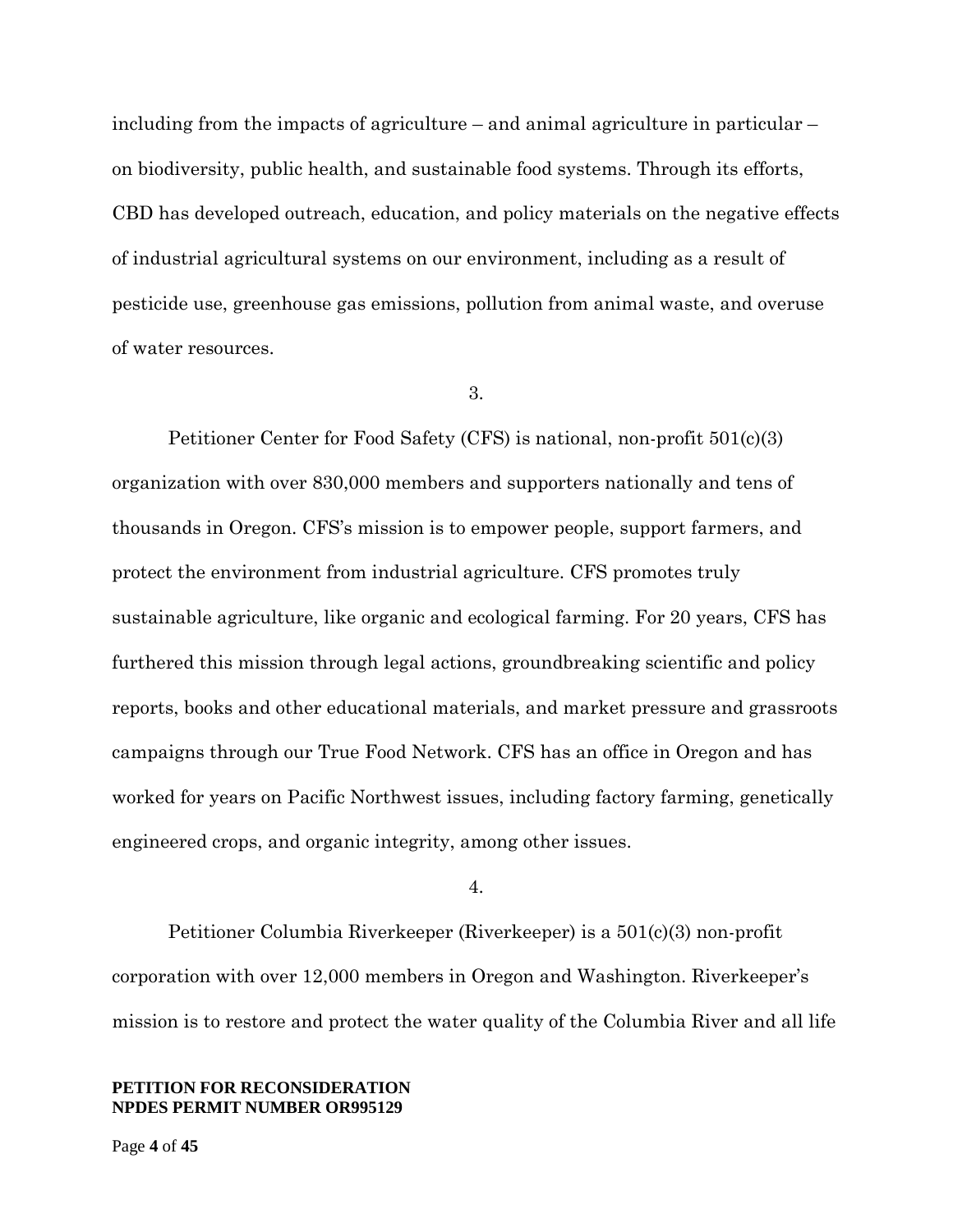connected to it, from the headwaters to the Pacific Ocean. To achieve these objectives, Riverkeeper operates scientific, educational, and legal programs aimed at protecting water quality, air quality, and habitat in the Columbia River Basin. Riverkeeper's members swim, drink water from, and fish in the Columbia River and its tributaries. Riverkeeper comments routinely on NPDES permits that regulate pollution discharges to ground and surface water.

### 5.

Petitioner Food & Water Watch (FWW) is a national 501(c)(3) non-profit organization with thousands of members and an office in Oregon. FWW works to ensure that the food, water, and fish we consume is safe, accessible, and sustainably produced. So that all consumers can enjoy and trust in the food and drink they eat and drink, FWW helps people take charge of where food comes from; keep clean, affordable, public tap water flowing freely to homes; protect the environmental quality of oceans; ensure that the government does its job protecting citizens; and educate about the importance of keeping the global commons – shared resources – under public control. FWW uses research, reports, organizing, policy advocacy, media, and litigation to achieve these goals. FWW has significant expertise on the CAFO industry and CAFO regulation, and routinely comments on NPDES permits for CAFOs and other sources of water pollution.

// //

#### **PETITION FOR RECONSIDERATION NPDES PERMIT NUMBER OR995129**

Page **5** of **45**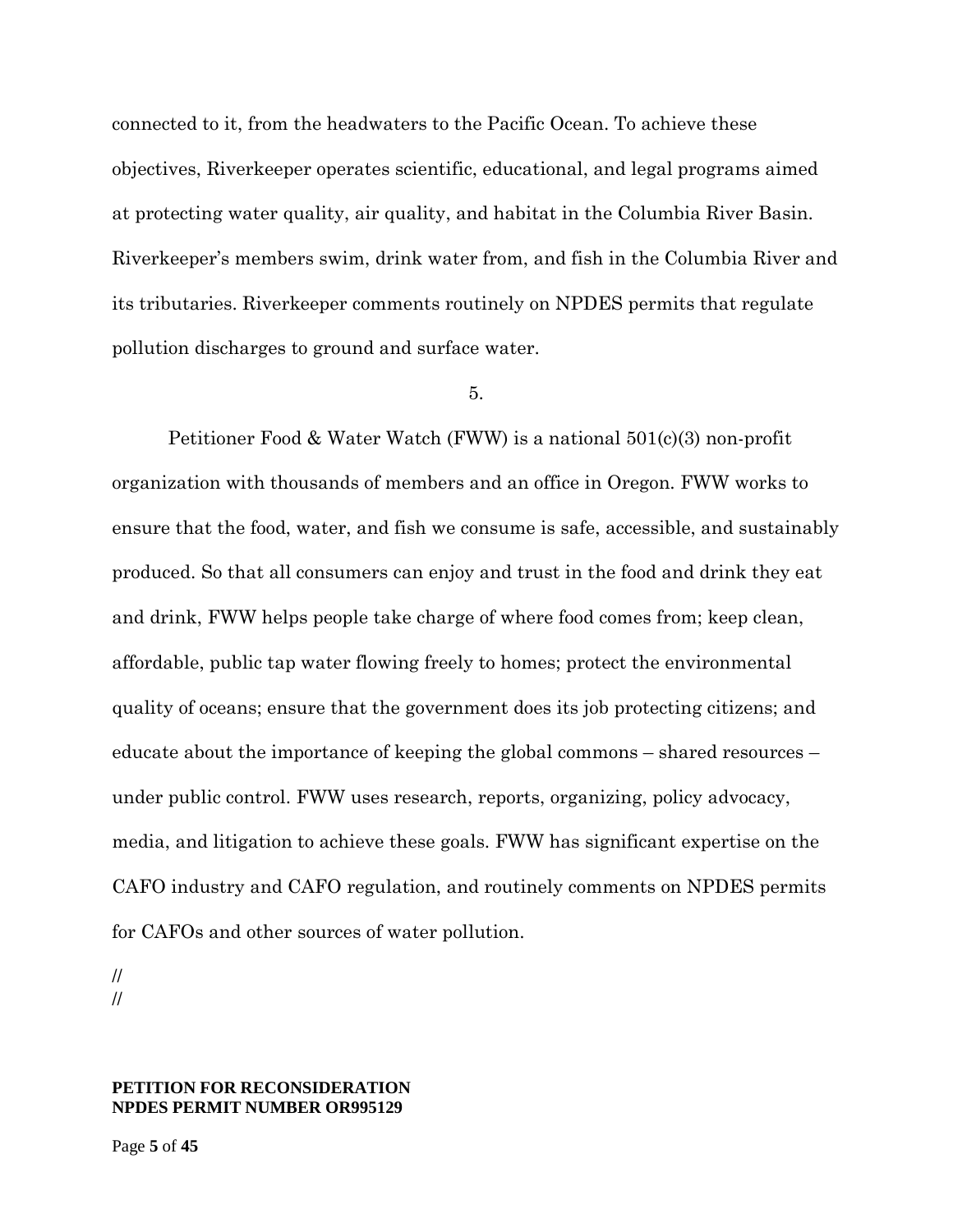Petitioner Friends of Family Farmers is an Oregon 501(c)(3) non-profit organization that advocates for policies, programs, and regulations that protect and expand the ability of Oregon's family farmers to run successful land-based enterprises while providing safe and nutritious food. Friends of Family Farmers supports socially and environmentally responsible family-scale agriculture and works with both farmers and consumers to shape healthy rural and urban communities.

7.

Humane Oregon is a non-profit Oregon corporation formed in 2014 to help advocate for animal welfare in Oregon. Humane Oregon has participated in a number of regulatory reviews for the proposed dairy at issue in this proceeding, primarily to express concern for the welfare of dairy cows in large industrial facilities such as the one that would be enabled by the Lost Valley's permit.

8.

Petitioner Humane Society of the United States (HSUS) is a 501(c)(3) nonprofit organization with millions of members and supporters whose mission is "to create a humane and sustainable world for all animals, including people, through education [and] advocacy." HSUS advocates against unsustainable agricultural practices and the inhumane treatment of animals raised for food. To that end, HSUS engages in state and federal-level actions related to CAFO regulations,

#### **PETITION FOR RECONSIDERATION NPDES PERMIT NUMBER OR995129**

6.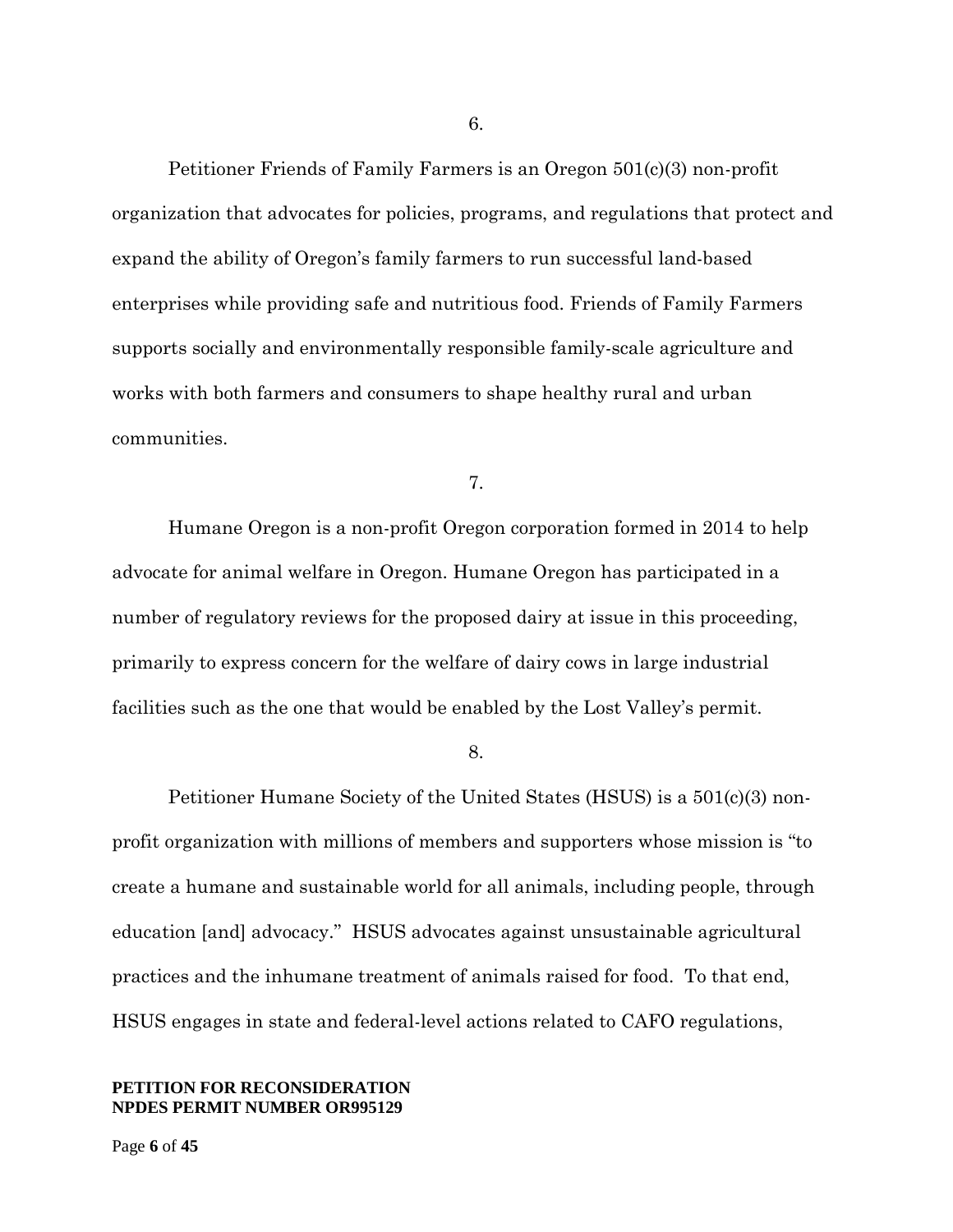including commenting on state permits granted to individual operations. HSUS has an Oregon state director, who, among other things, works toward ensuring more sustainable animal agriculture practices in the state.

9.

Petitioner Oregon Physicians for Social Responsibility (PSR) is a 501(c)(3) nonprofit organization with more than 2,000 members, including health professionals and public health advocates statewide. Guided by the values and expertise of medicine and public health, Oregon PSR works to protect human life from the gravest threats to health and survival by striving to end the nuclear threat, advance environmental health, protect our climate, and promote peace. We work collaboratively with community partners to educate and advocate for societal and policy change that protects human health at the local, state, national, and international level.

#### 10.

Petitioner Oregon Rural Action (ORA) is a 501(c)(3) nonprofit located in Eastern Oregon. ORA is a grassroots, member-led community organization that brings people together to build strong communities by providing information and tools for local people to use in addressing the issues affecting their communities. ORA's mission is to promote social justice, agricultural and economic sustainability, and stewardship of the region's land, air, and water.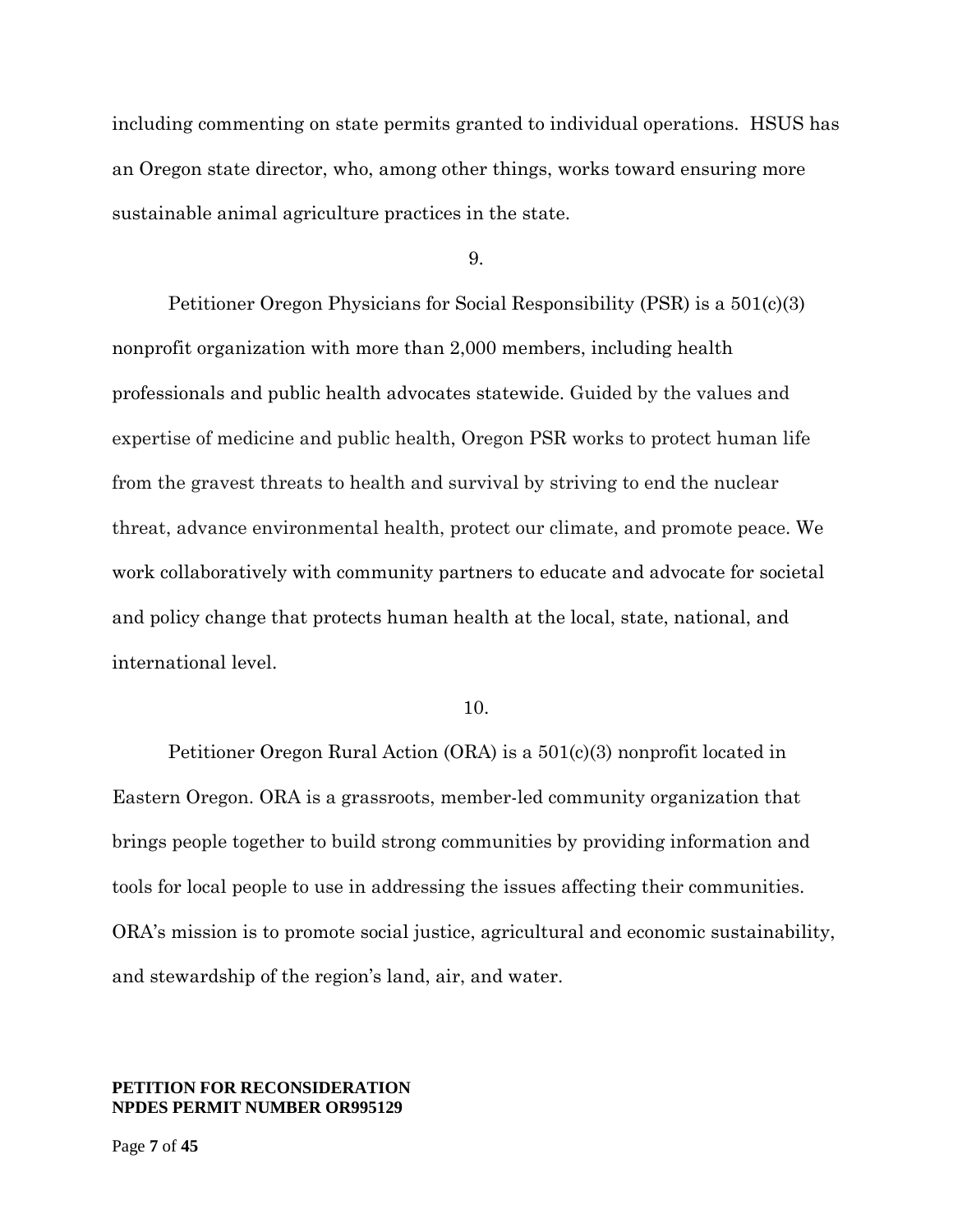Petitioners are adversely affected and aggrieved by the Agencies' issuance of the Lost Valley permit because the permit violates state and federal statutes and regulations, including requirements designed to protect public health and clean water. For the reasons explained below, the Lost Valley permit will negatively affect the Petitioners because the permit fails to protect ground and surface water quality.

### 12.

The Lost Valley permit will cause a number of additional adverse effects to Petitioners, who are comprised of non-profit organizations that are organized for the purpose of protecting water quality, species health and diversity, public health, food safety, sustainable agriculture, animal welfare, and vital rural communities. All Petitioners share the goal of ensuring that any permit issued to a CAFO facility in Oregon complies with state and federal laws, and protects water quality, environmental health, communities, and native species, all of which rely on a safe and livable environment. In failing to comply with state and federal water protection laws, the Lost Valley permit adversely affects the ability of Petitioners to achieve these goals.

// //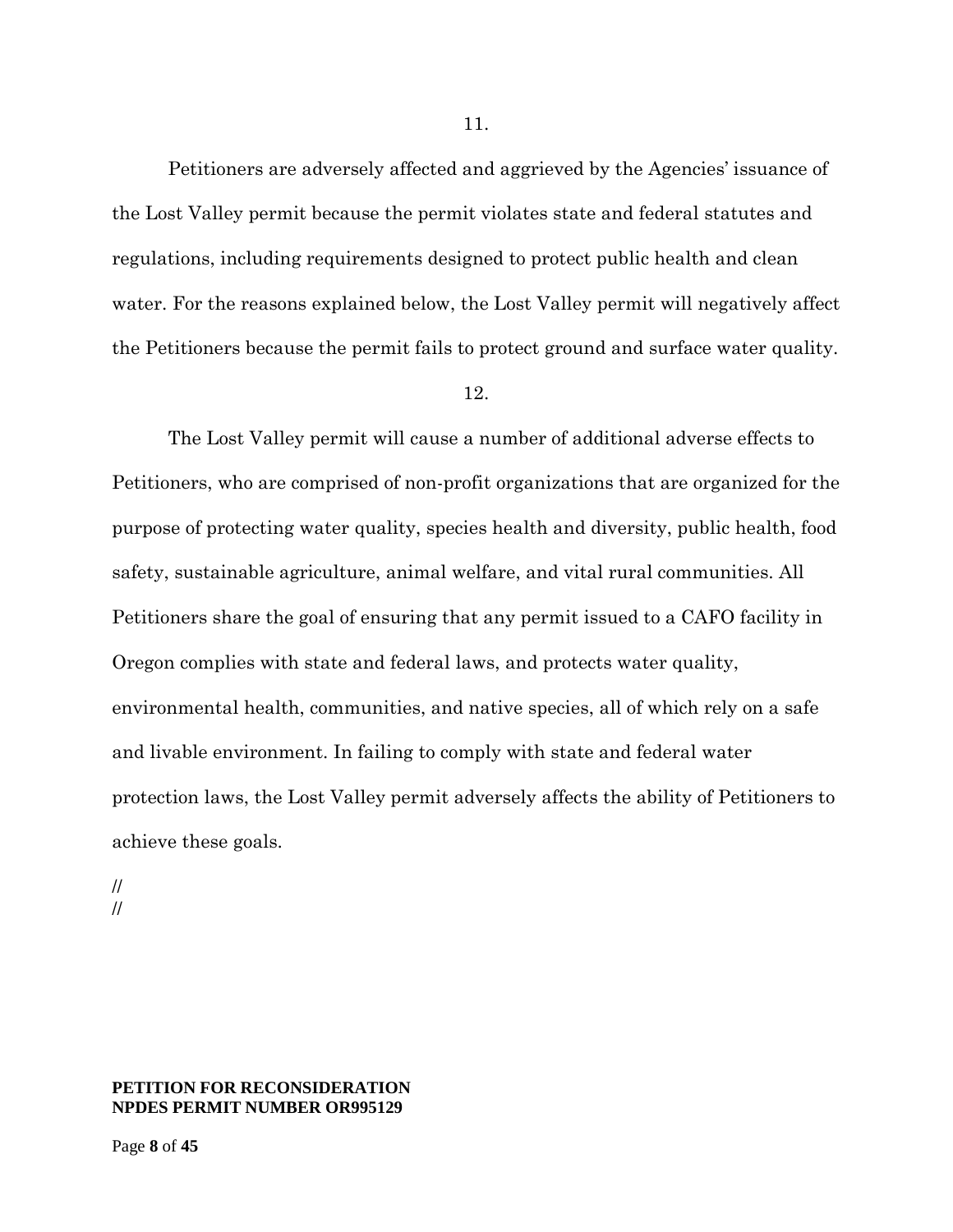### **BACKGROUND FACTS**

13.

Lost Valley is a new dairy CAFO in Morrow County in the Lower Umatilla Groundwater Management Area (GWMA), an area characterized by significant groundwater depletion, a shallow aquifer, and elevated groundwater nitrate concentrations. In 2015, Greg te Velde, then doing business as Lost Valley Ranch, applied to ODA for a CAFO NPDES permit. Pursuant to a Memorandum of Understanding between the Agencies, DEQ and ODA share joint authority to issue NPDES permits to CAFOs in Oregon. ORS 468B.217.

#### 14.

In 2016, the Agencies determined that the proposed CAFO requires an individual NPDES permit because "of the large size of [the] CAFO operation, location in the Lower Umatilla Basin Groundwater Management Area, and responsibilities for storage of manure and wastewater and land application of its own CAFO wastes." Lost Valley Ranch National Pollutant Discharge Elimination System Permit Registration Fact Sheet and Permit Evaluation Report, Public Notice Version at 1 (June 28, 2016) (hereafter, Fact Sheet). An individual NPDES permit must address specific design and water quality concerns related to the permitted operation. *See* OAR-340-045-0033(a).

// //

### **PETITION FOR RECONSIDERATION NPDES PERMIT NUMBER OR995129**

Page **9** of **45**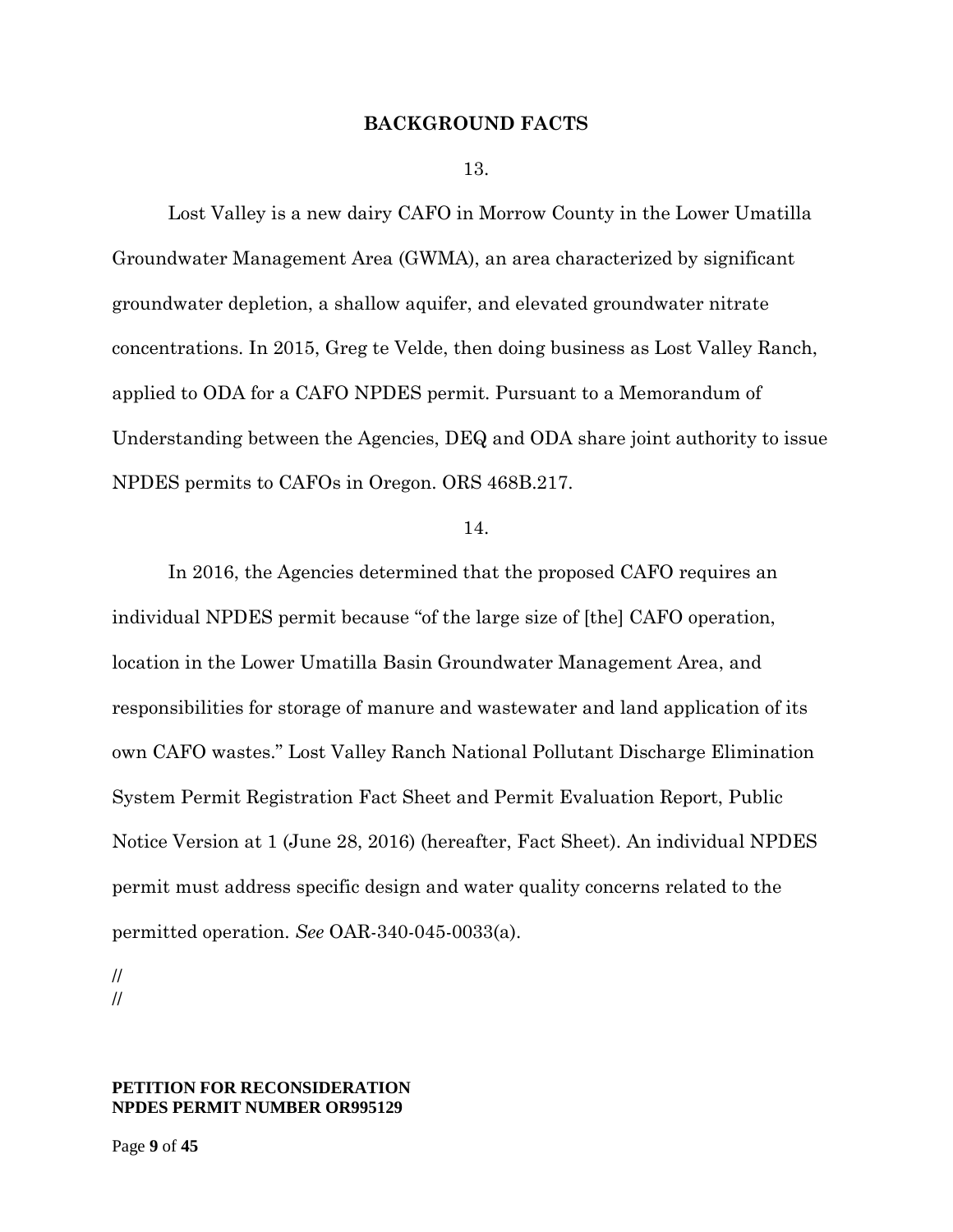On June 28, 2016, the Agencies opened a public notice and comment period for the Lost Valley permit. On July 28, 2016, a single public hearing was held on the proposed permit in Boardman, Oregon. The initial public comment period closed on August 4, 2016. On October 3, 2016, the agencies re-opened the comment period as the result of a request from the State Environmental Justice Task Force. The second public comment period subsequently closed on November 4, 2016. In all, the Agencies received 4,147 comments on the Lost Valley permit, including detailed comments from Petitioners; of those, a majority opposed issuance of the permit because of concerns about water quality degradation and harm to public health and the environment.

#### 16.

The Agencies issued an individual CAFO NPDES permit to Lost Valley on March 31, 2017. The permit authorizes Lost Valley to operate a 30,000-head dairy CAFO in the GWMA, and covers the storage, treatment, disposal, and discharge of pollutants into waters of the state. The Fact Sheet states that the permit authorizes Lost Valley to collect and store the approximately 13,145,840 cubic feet of excreted waste and 10,001,730 cubic feet of wastewater generated per year in six on-site open-air waste impoundments, as well as three "smaller cells" and a "manure handling pond," and dispose of the accumulated effluent through land application practices that include center pivot spraying devices, "big guns," and slurry wagons.

### **PETITION FOR RECONSIDERATION NPDES PERMIT NUMBER OR995129**

Page **10** of **45**

15.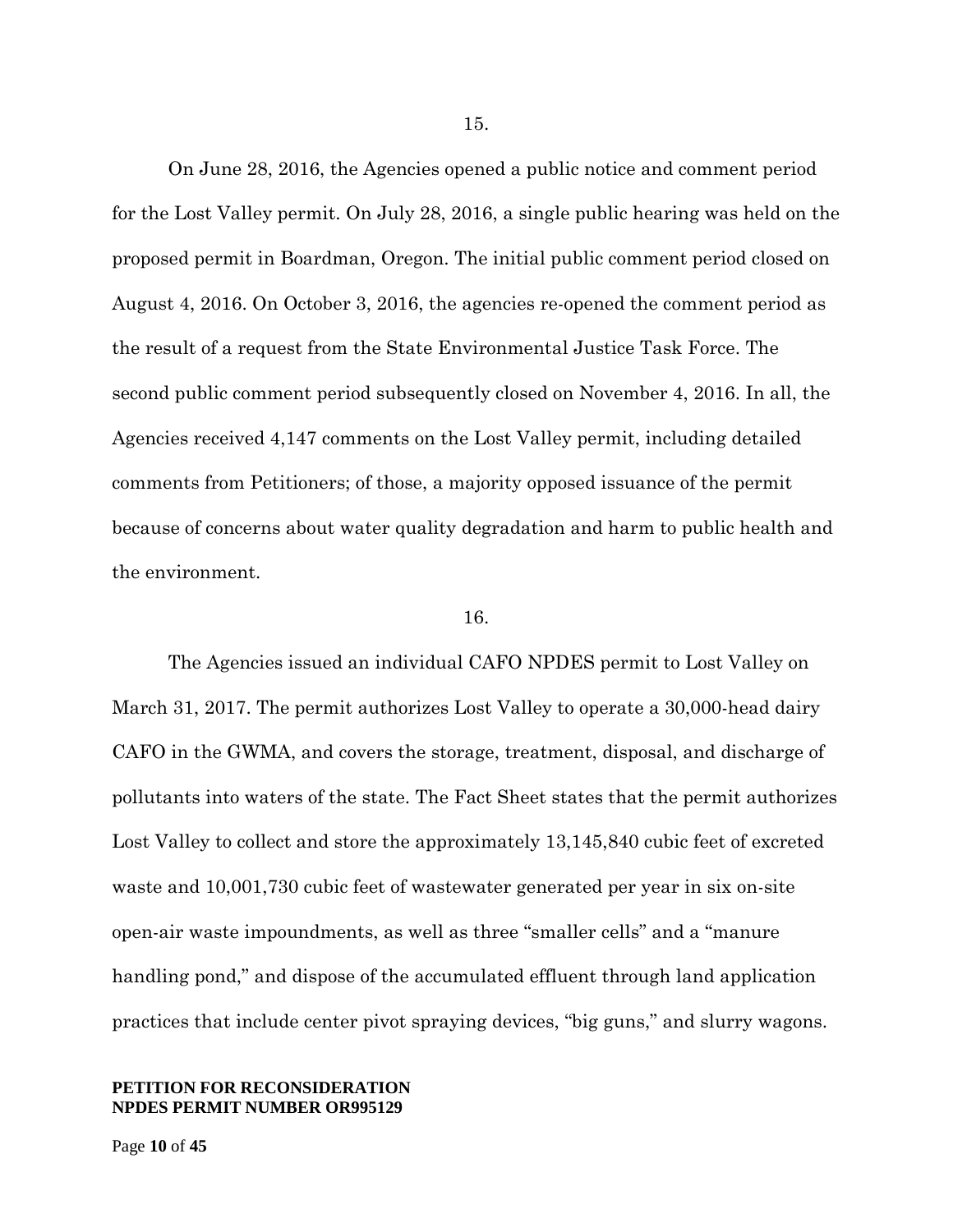The waste and wastewater collected in CAFO impoundments and later disposed of through land application practices can contain numerous pollutants that pose substantial threats to human health and the environment. Specifically, these collected wastes can include nutrients such as nitrogen, phosphorus, and potassium; pathogens and parasites such as *Salmonella*, *Escherichia coli,* and *Giardia*; salts; heavy metals and trace elements; pesticides; and pharmaceuticals including medically important antibiotic residues. The minimal treatment process that these wastes undergo before land application is not designed to address or remove many of these pollutants from the waste stream, including pesticides, pharmaceuticals, and pharmaceutical residues. *See* National Pollutant Discharge Elimination System (NPDES) Concentrated Animal Feeding Operation (CAFO) Reporting Rule; Proposed Rule, 76 Fed. Reg. 65431, 65433-34 (Oct. 21, 2011); U.S. Environmental Protection Agency (EPA), Literature Review of Contaminants in Livestock and Poultry Manure and Implications for Water Quality, EPA-820-R-13-002, 5 (July 2013) (hereinafter, Literature Review) (Exhibit 1).

### 18.

Heavy metals, pesticides, pharmaceuticals, and pharmaceutical residues from these wastes are not considered agronomically beneficial to crops or the conditioning of land application fields at CAFO facilities, and can run off or leach into waterways due to CAFO waste application on crop fields. *See* Draft Animal

### **PETITION FOR RECONSIDERATION NPDES PERMIT NUMBER OR995129**

Page **11** of **45**

17.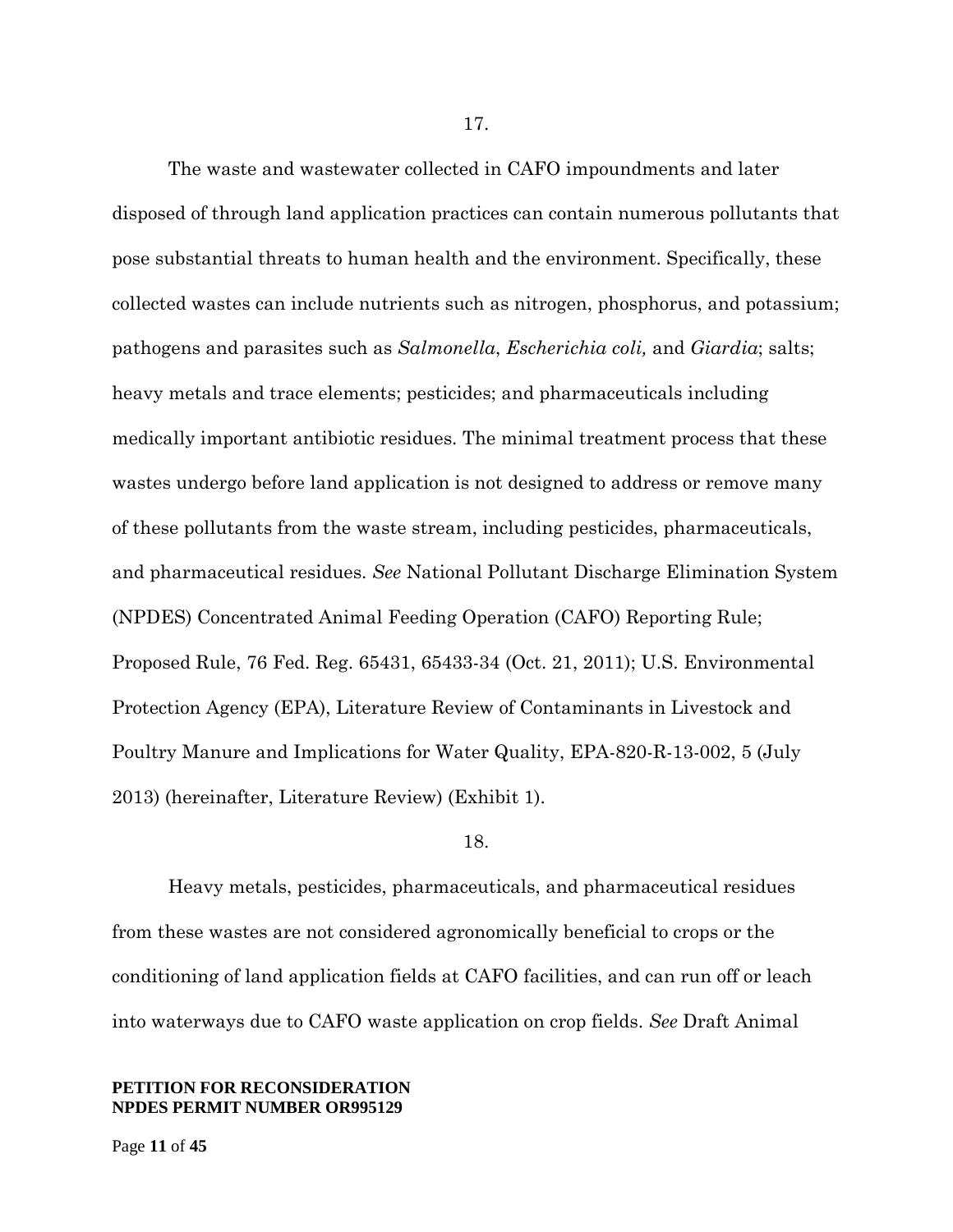Waste Management Plan for Lost Valley Ranch;[1](#page-11-0) Literature Review at 1-2, 35-36, 42-45; EPA, NPDES Permit Writers Manual for Concentrated Animal Feeding Operations, EPA-833-F-12-001, 4-27, 6-7 (Feb. 2012) (Exhibit 2).

19.

The EPA has determined that "[m]ore than 150 pathogens associated with industrial livestock production are also associated with risks to humans, including the six human pathogens that account for more than 90% of food and waterborne diseases." National Pollutant Discharge Elimination System Regulation and Effluent Limitation Guidelines and Standards for Concentrated Animal Feeding Operations, 68 Fed. Reg. 7179, 7236 (Feb. 12, 2003) (codified at 40 C.F.R. pts. 9, 122, 123, 412). Pathogens in CAFO waste can cause symptoms such as diarrhea and an increased risk for severe illness or death. Carrie Hribar, Nat'l Ass'n of Local Bds. of Health, *Understanding Concentrated Animal Feeding Operations and Their Impact on Communities,* 8-9 (2010), *available at*  http://www.cdc.gov/nceh/ehs/docs/understanding\_cafos\_nalboh.pdf (Exhibit 3).

//

 $\overline{a}$ 

<span id="page-11-0"></span><sup>1</sup> The final Animal Waste Management Plan (AWMP) for Lost Valley was not available for public review at the time Petitioners submitted this Petition for Reconsideration. The documents that were provided to the public with the final permit, however, indicate that the factors used to set the agronomic rates for land application at this operation will not be amended in the final AWMP to consider any parameters other than available nutrients. *See* ODA and DEQ, CAFO NPDES Proposed CAFO Individual Permit for Lost Valley Farm, Greg teVelde, Response to Public Comments, 12-13 (2017).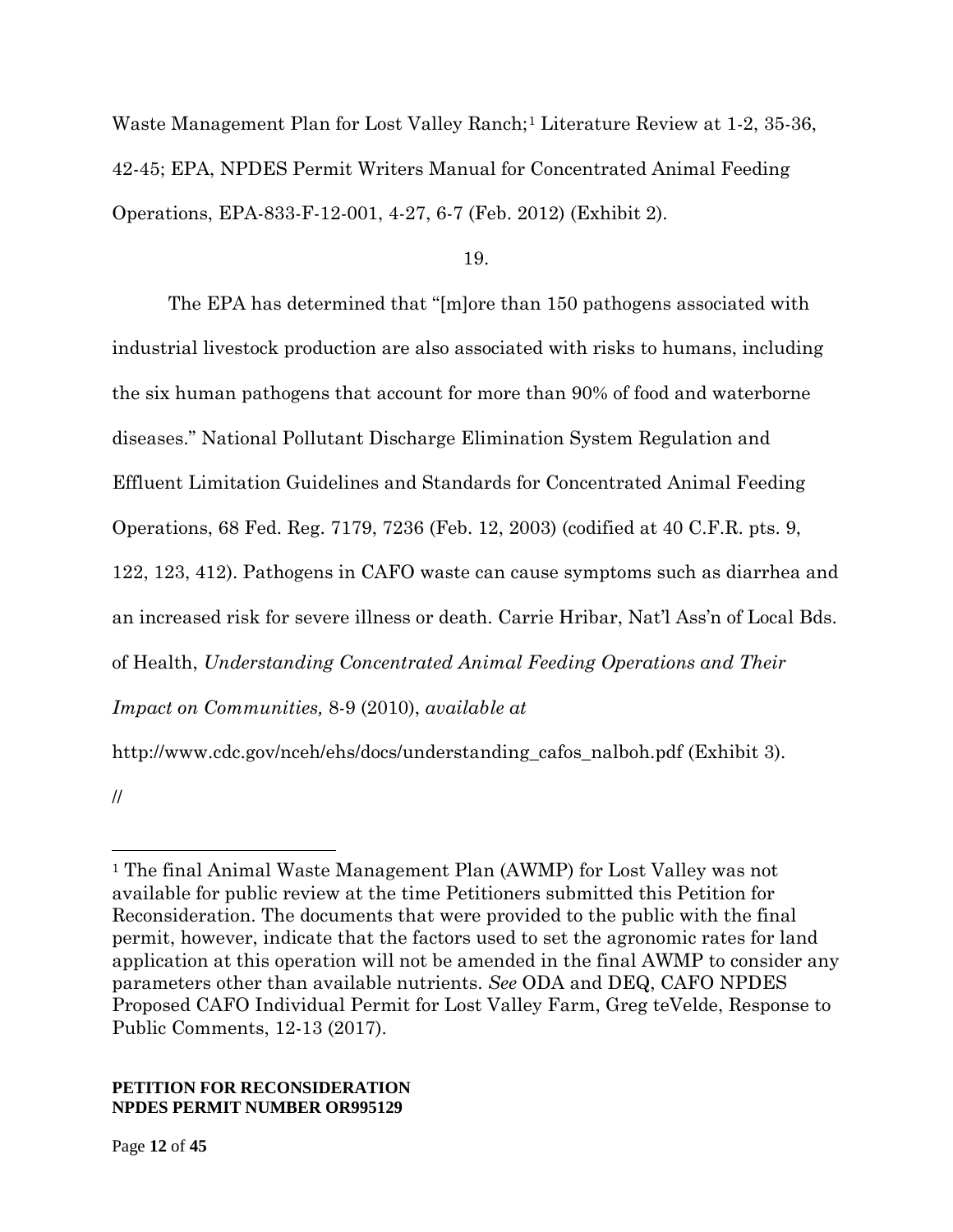DEQ requires waste impoundments to be "designed to criteria of less than 10-6 cm/s leakage rate." ODA and DEQ, Confined Animal Feeding Operation (CAFO) NPDES Proposed CAFO Individual Permit for Lost Valley Farm, Greg teVelde, Response to Public Comments, 20 (2017) (hereafter, Response to Comments). The waste impoundments that will be used to store Lost Valley's wastes—designated by Lost Valley as its "lagoon complex"—will be double-lined with synthetic material, but in the event of a liner failure, the lagoons may leak at an estimated rate of up to 1,480 gallons per day from the large impoundments and up to 456 gallons per day from the smaller cells. Letter from John Fazio, Engineer of Record, to Kevin Coughlin, ODA, on behalf of Greg de Valde re: Lost Valley Ranch, Updated Lagoon Design (Dec. 27, 2016) (Exhibit 4).

### 21.

Lost Valley will be the second largest dairy CAFO in Oregon, and one of the largest dairy CAFOs in the country. Threemile Canyon Farms, which, at 70,000 total animals, is the largest dairy CAFO in Oregon and likely the largest in the United States, is located approximately 15 miles west of the Lost Valley site. Both CAFOs, adding up to approximately 100,000 total animals and their waste products, will be located in the GWMA.

// //

### **PETITION FOR RECONSIDERATION NPDES PERMIT NUMBER OR995129**

Page **13** of **45**

20.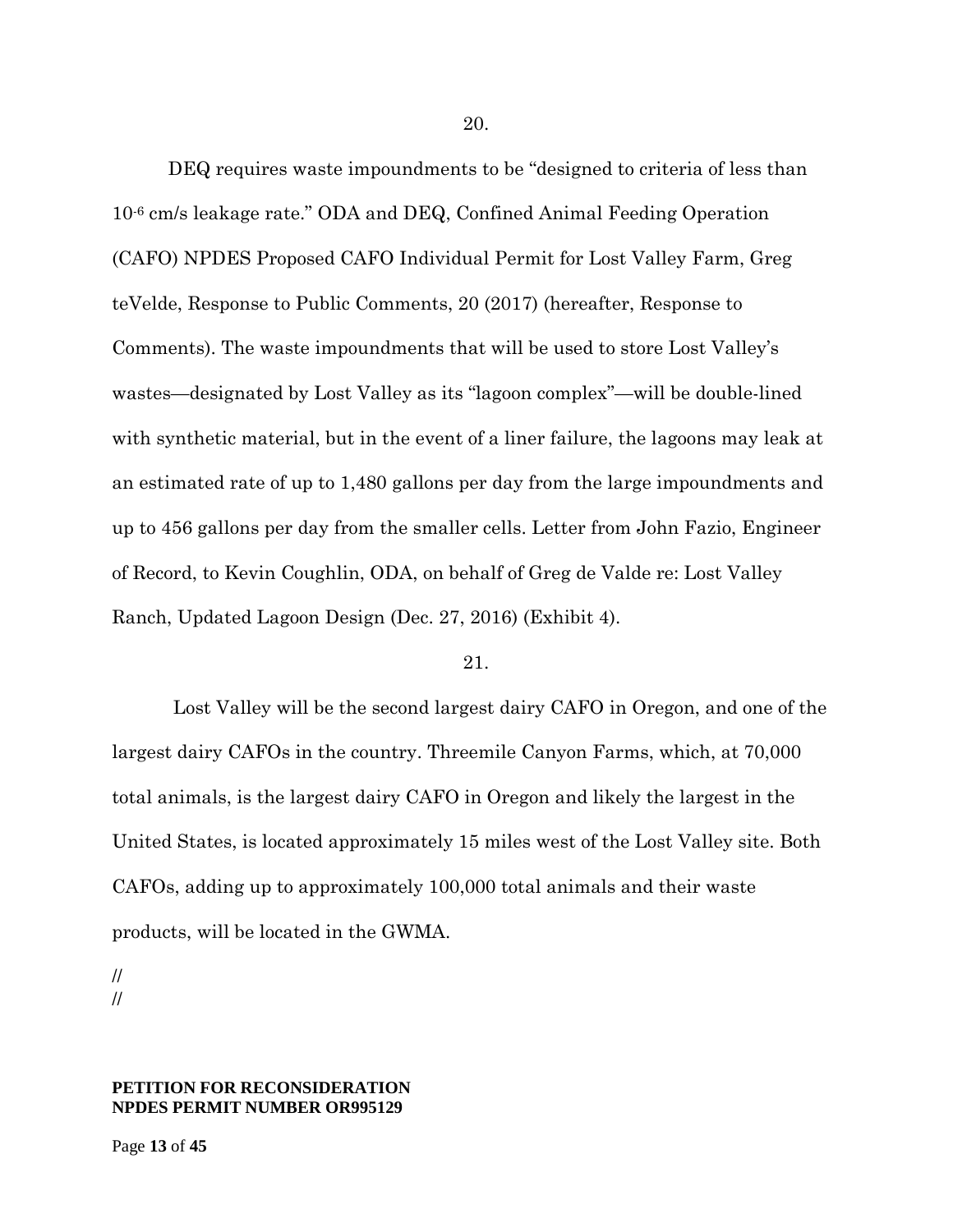### **REQUEST FOR STAY**

22.

Pursuant to OAR 137-004-0080(3), Petitioners request the Agencies stay the final order pending the determination on this petition for reconsideration. The petition satisfies the criteria for a stay, as set out in OAR 137-004-0090(2):

- (a) The names, addresses and telephone numbers of the persons filing the request are provided at the end of this petition for reconsideration;
- (b) The agency decision is in writing, titled "Oregon Confined Animal Feeding Operation National Pollutant Discharge Elimination System Individual Permit #OR995120, Final Version," issued March 31, 2017, effective April 20, 2017;
- (c) The Agencies' final order authorizes Lost Valley, a large dairy CAFO, to discharge pollutants to waters of the state in accordance with the terms of its final NPDES permit;
- (d) The name, address, and telephone number of each party to the agency proceeding are provided herein:
	- a. Greg te Velde, dba Lost Valley Farm, 73956 Homestead Ln., Hermiston, OR 97818;
- (e) All persons listed in (d) may participate in the stay proceeding before the Agencies if they file a response in accordance with OAR 137-004-0095

### **PETITION FOR RECONSIDERATION NPDES PERMIT NUMBER OR995129**

Page **14** of **45**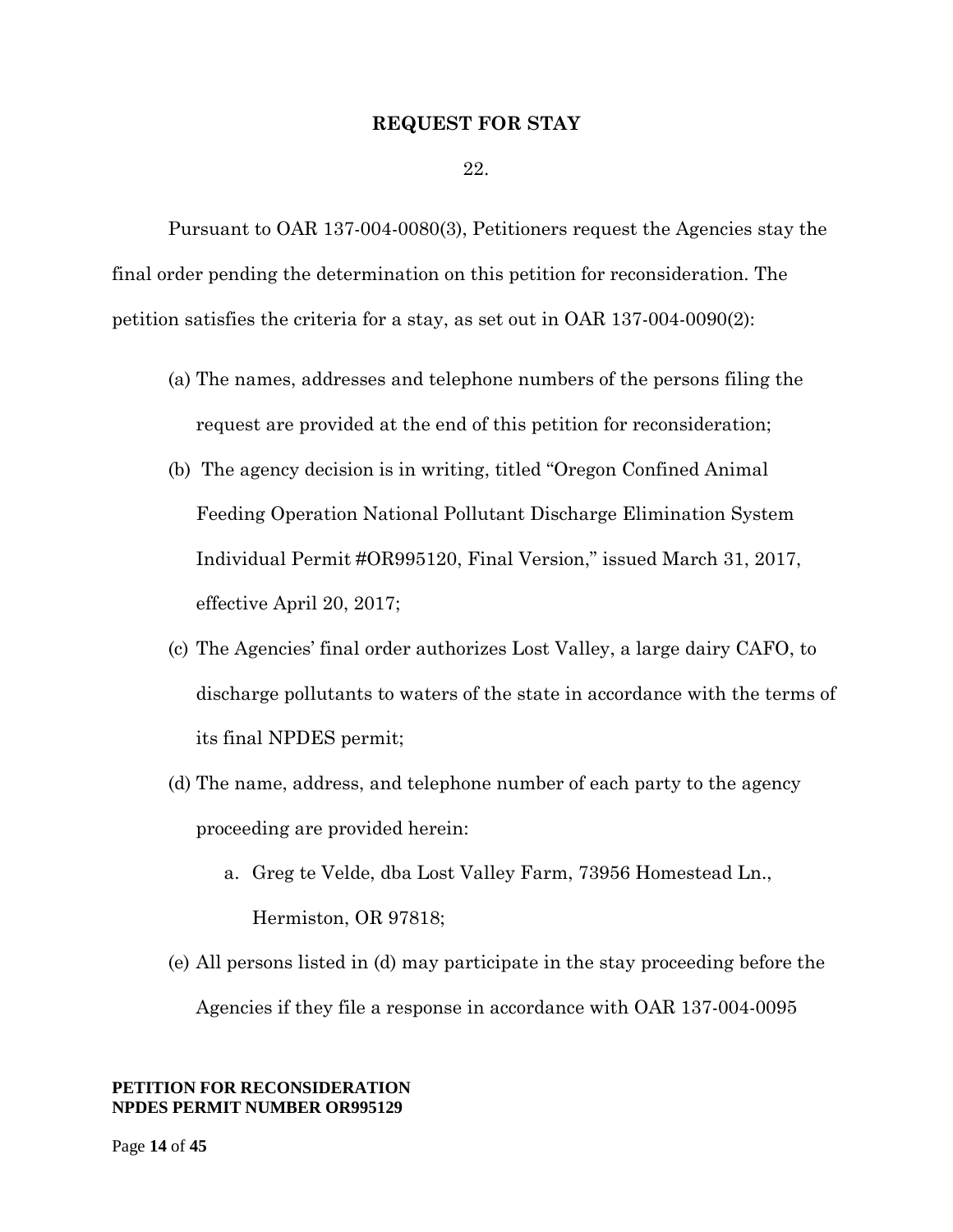within ten calendar days from delivery or mailing of the stay request to the agency;

- (f) The Agencies should grant the stay request for the following reasons:
	- a. Petitioners will suffer irreparable injury if the order is not stayed. As described in paragraphs 1 through 12 and throughout this petition, Petitioners have invested significant resources in ensuring that Oregon properly administers the NPDES permit program and that CAFOs do not discharge pollution into ground or surface water, harm public health, damage habitat or imperil wildlife, or otherwise run afoul of state or federal law. Petitioners have thousands of members in Oregon who are concerned about Lost Valley's potential to harm water quality if the Agencies do not reconsider the order and instead allow the facility to begin feeding and storing and disposing of the waste generated by 30,000 dairy cows. Once the facility begins operating pursuant to its NPDES permit, it will have authority to engage in practices that Petitioners allege will lead to violations of state and federal law and threaten to contaminate ground and surface waters. Such pollution would constitute irreparable harm.
	- b. Petitioners have made a colorable claim of error in the order. As explained herein, there are several grounds for reconsideration of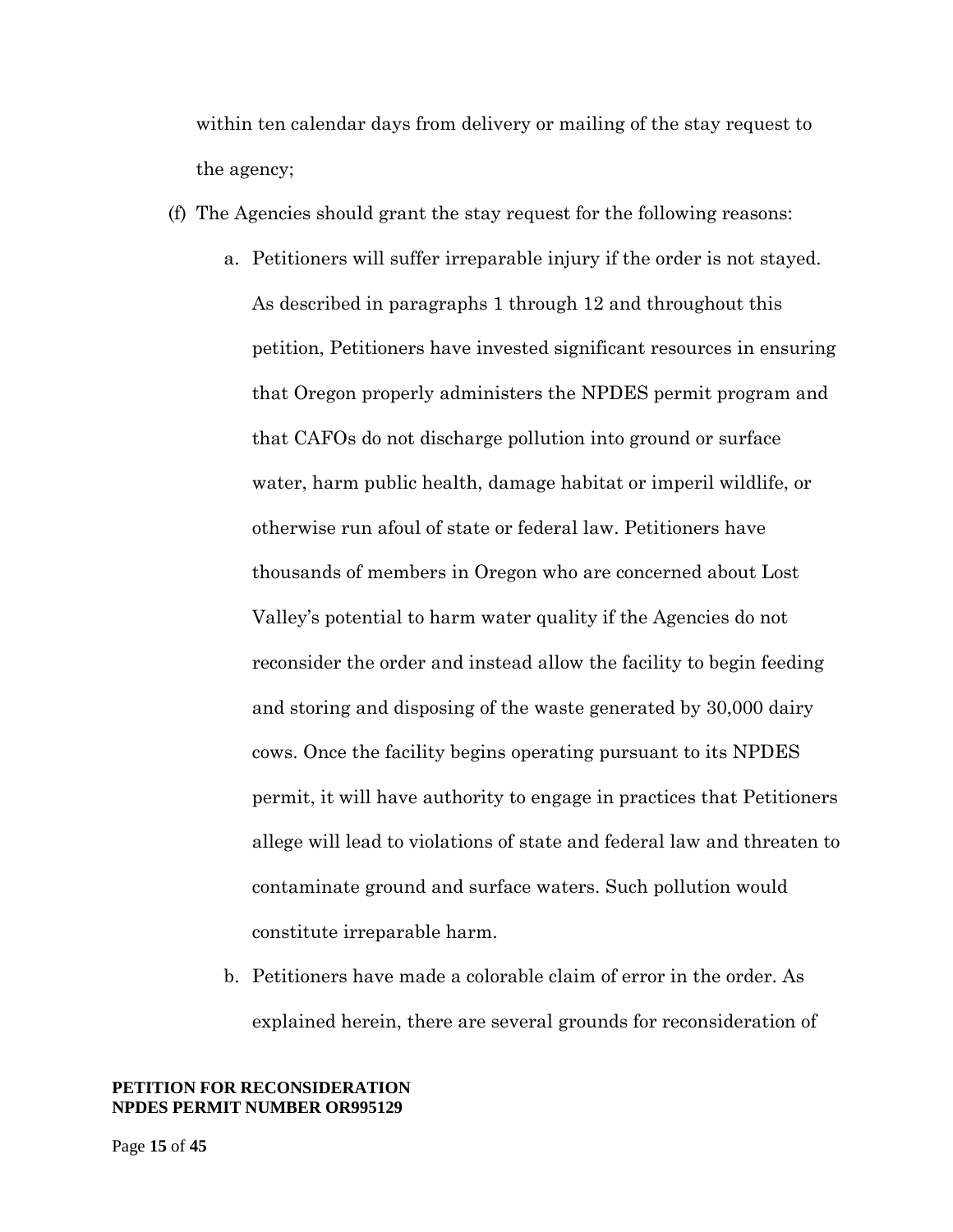the permit, based in state and federal law. The issuance of the order, which finalizes a permit that petitioners allege does not comply with state and federal law, was in error.

- c. Granting the stay will not result in substantial public harm. To the contrary, it will not result in any public harm, and may result in public benefit by preventing the operation of a large CAFO that will generate and dispose of incredible amounts of waste containing pathogens, pharmaceuticals, heavy metals, and nitrates, all of which threaten public health and welfare.
- (g) If the stay is granted, Greg te Velde, the operator of the facility and permit applicant, may suffer economic injury due to a delay in receipt of the NPDES permit for Lost Valley. Petitioners are not aware of any other persons who may suffer injury if the stay is granted.
- (h) Petitioners are not aware of other procedures the Agencies should follow in evaluating this petition for reconsideration.
- (i) Petitioners attach to this petition for reconsideration "[a]n appendix containing evidence relied upon in support of the statement required under subsections  $(2)(f)$  and  $(g)$ " of OAR 137-004-0090.

// //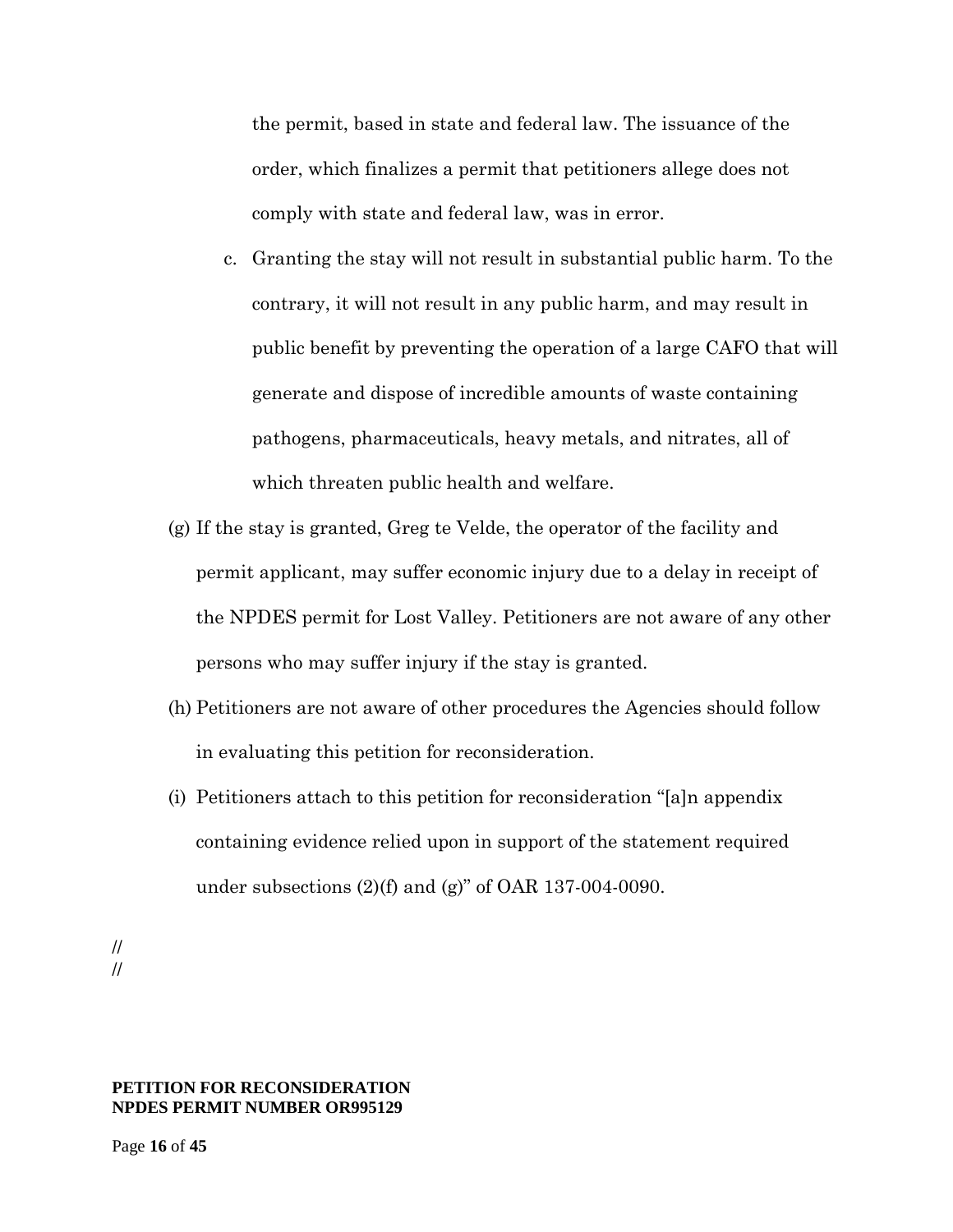### **GROUNDS FOR RECONSIDERATION**

23.

Pursuant to state and federal laws, the State of Oregon is legally required to protect water quality by preventing the discharge of animal waste to waters of the State, including groundwater. ORS 468B.200; OAR 340-051-0010(8); 33 U.S.C. § 1311(a). In compliance with these limitations, the state may issue a NPDES permit to a CAFO if the operation can establish that it will not discharge or propose to discharge pollutants to waters of the state, except in very limited circumstances. ORS 468B.050; OAR 340-051-0010; OAR 603-074-0010; *see also* 33 U.S.C. § 1342(a)(1); 40 C.F.R. §§ 122.23, 122.42, 412.

Indeed, Congress specifically included "concentrated animal feeding operations" in the CWA's definition of "point source," demonstrating an unambiguous intent to control and continuously reduce discharges of pollution from CAFOs through the NPDES program. 33 U.S.C. § 1362(14). The importance of strong and consistent implementation of the NPDES permitting program to water quality, both within the state and nationally, cannot be overstated. *Northwest Envtl. Def. Ctr. v. Grabhorn, Inc.*, 2009 U.S. Dist. LEXIS 101359, \*9 (D. Or. 2009) *(*"The NPDES permitting scheme is the primary means by which discharges of pollutants are controlled.").

// //

### **PETITION FOR RECONSIDERATION NPDES PERMIT NUMBER OR995129**

Page **17** of **45**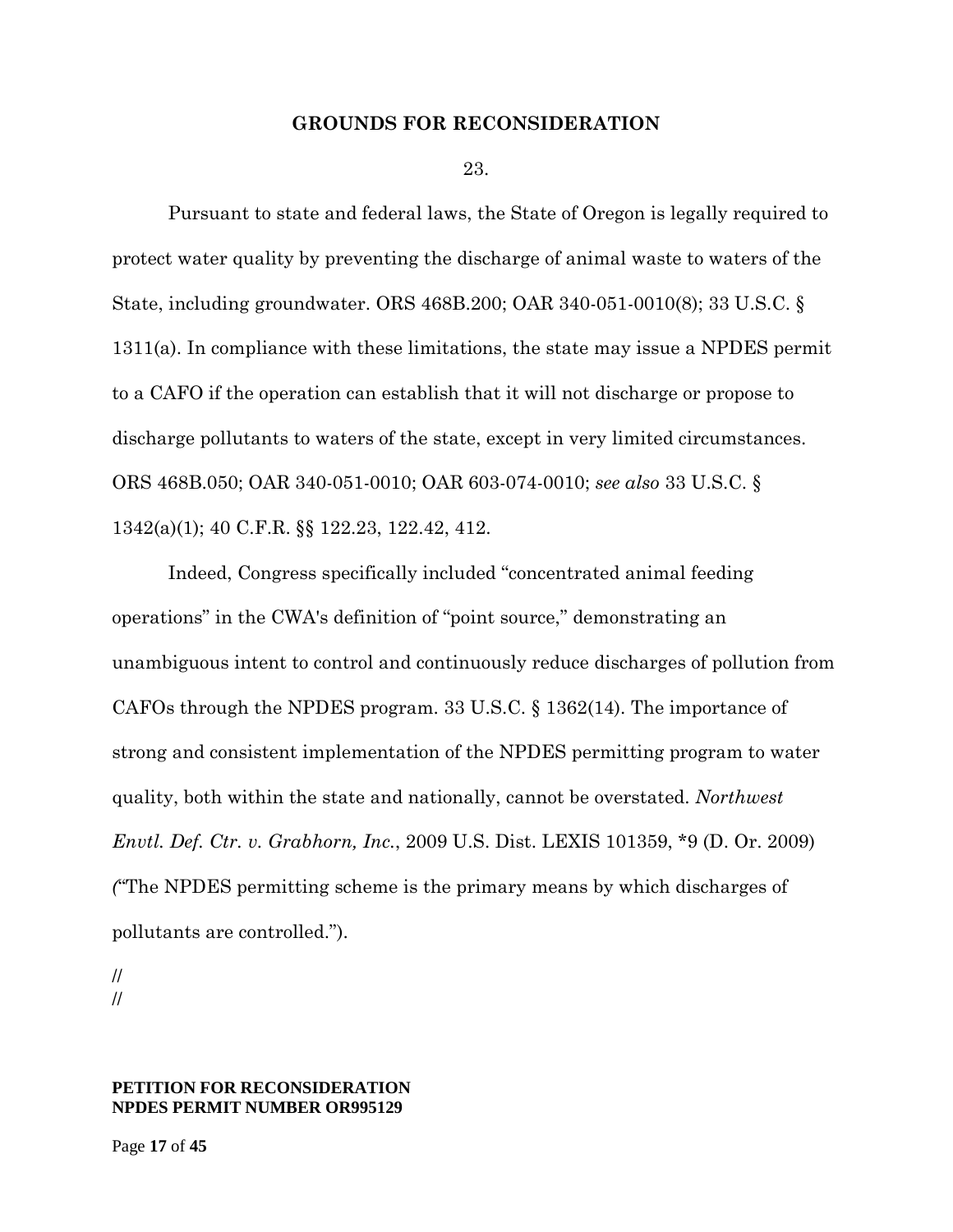Concerned members of the public, including but not limited to Petitioners,

24.

filed comments on the Lost Valley permit. Many Petitioners submitted joint written comments on the permit to the Agencies on August 4, 2016 (Exhibit 5), and/or November 4, 2016 (Exhibit 6), the deadlines for each of the public comment periods for the draft permit. Petitioner ALDF separately submitted timely written comments on the draft permit to the Agencies on November 4, 2016. While DEQ and ODA provided a written response to public comment at the time the permit was issued, the terms of the final Lost Valley permit do not address many of the issues raised by Petitioners. In general, Petitioners allege that the Agencies have not adequately addressed many of the legal deficiencies detailed in their public comments.

#### 25.

Specifically, the Lost Valley permit fails to meet the following requirements of state and federal water quality laws:

## **I. The Lost Valley Permit Fails to Prevent Pollution to Waters of the State.**

The Lost Valley permit does not ensure the use of "all available and reasonable methods necessary" to meet the policy goals expressed in ORS 468B.015, and will not prevent the discharge of pollutants into waters, as required by state and federal laws and their implementing regulations. *See* ORS 468B.020; ORS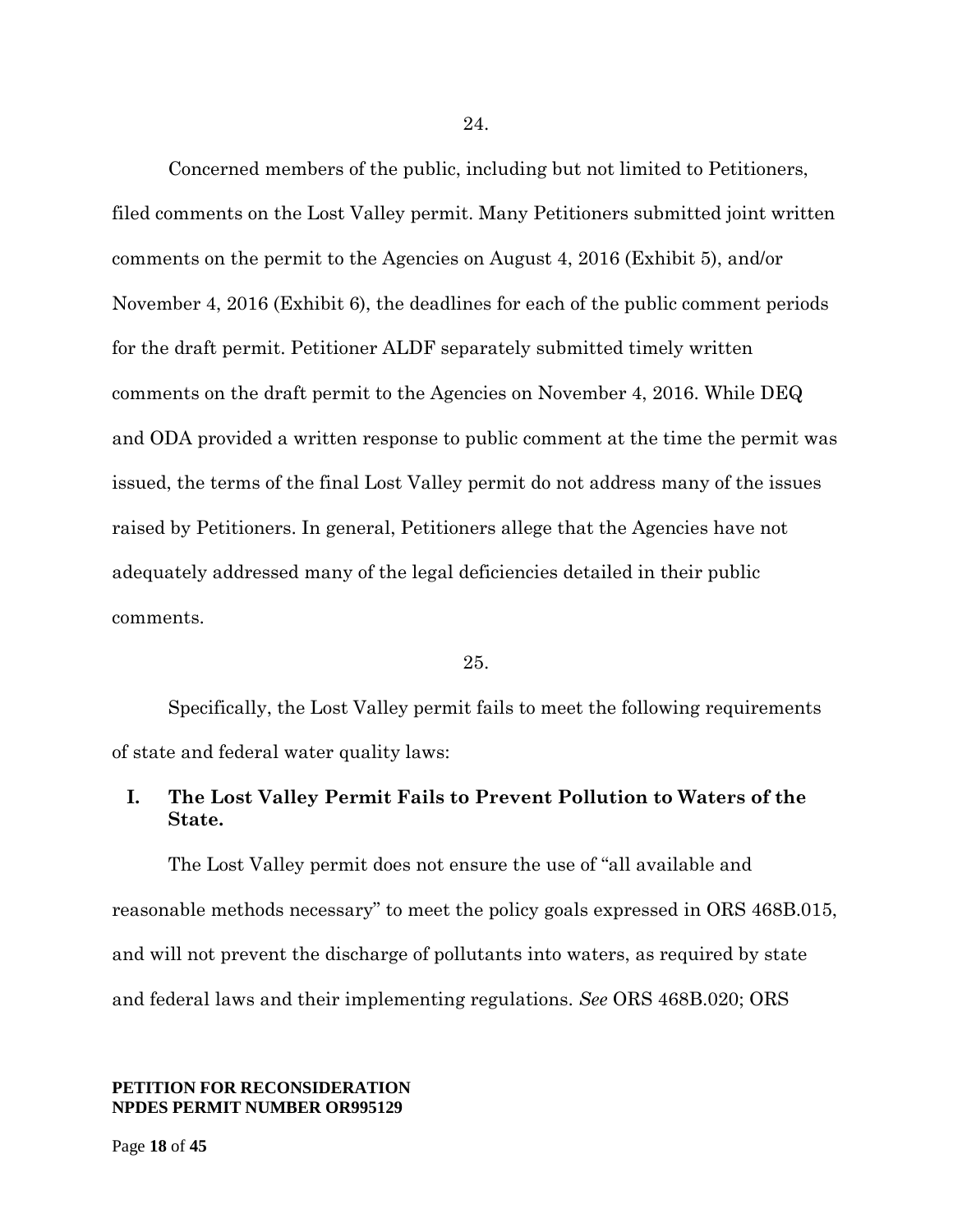468B.025; ORS 468B.215(3); 33 U.S.C. §§ 1251(a), 1342; 40 C.F.R. §§ 122.23(d)–(e), 122.42(e); 40 C.F.R. § 122.4(d) ("No permit shall be issued … [w]hen the imposition of conditions cannot ensure compliance with the applicable water quality requirements of all affected States").

### **A. Groundwater Contamination**

The Lost Valley permit will not prevent the discharge of pollutants into sensitive groundwater resources. Under OAR 340-041-0007(1), the Agencies must impose "the highest and best practicable treatment and/or control of wastes and activities." *See also* ORS 468B.015; OAR 340-041-0007(15)(a)(B). DEQ regulations provide that, "[i]n regulating point source activities that could result in the disposal of wastes onto or into the ground in a manner which allows potential movement of pollutants to groundwater, the Department shall utilize all available and appropriate statutory and administrative authorities, including but not limited to: permits, fines, EQC orders, compliance schedules, moratoriums, Department orders, and geographic area rules." OAR 340-040-0020(12). The Lost Valley CAFO is such a point source and threatens groundwater contamination, so the Agencies must use all available authorities to prevent contamination through strict permit terms or, if that proves insufficiently protective, denial of the permit.

The permit fails to adequately protect groundwater for several reasons. First, the Agencies cannot ensure zero discharge to groundwater from the manure lagoons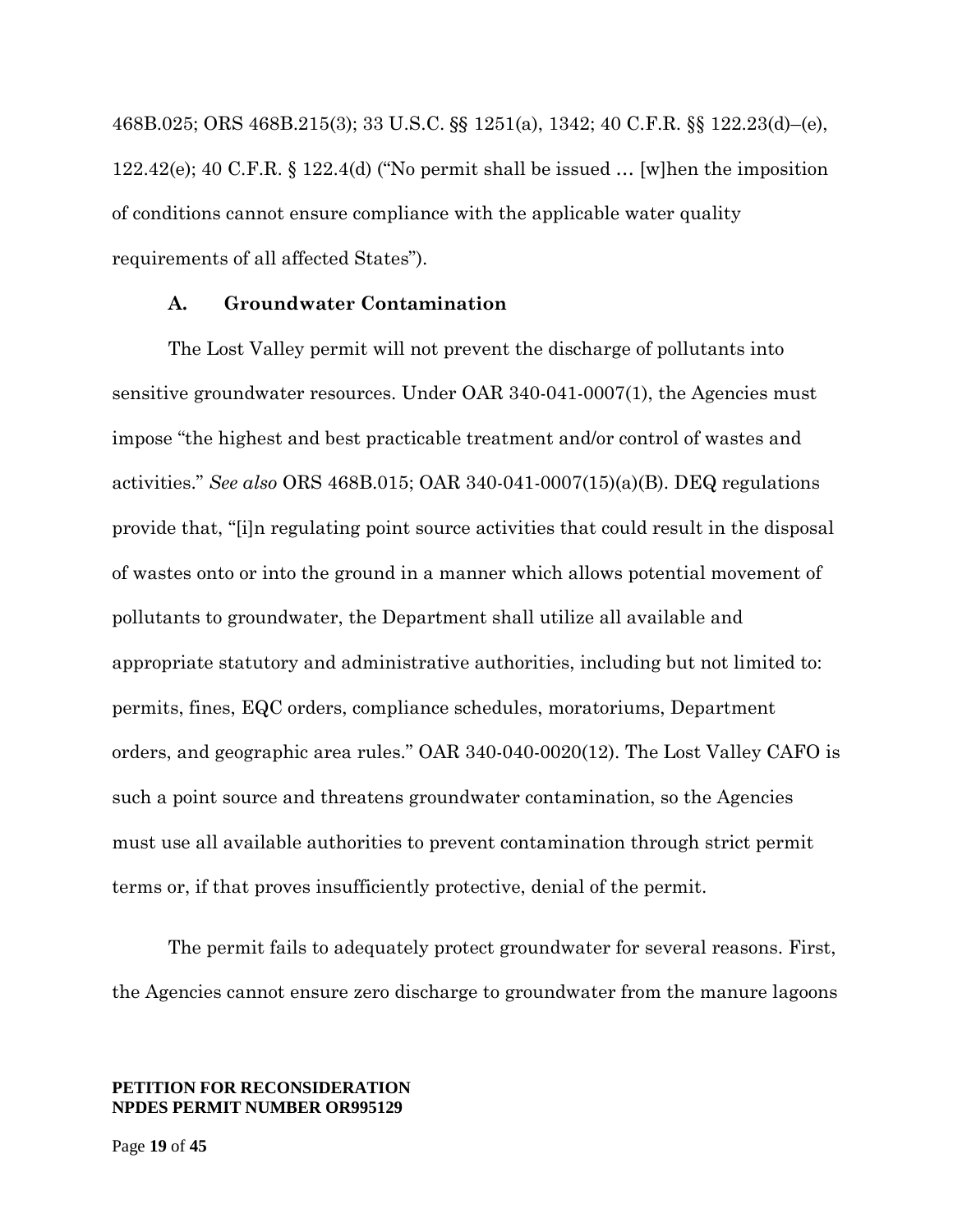based on the shallow aquifer discovered during construction. Second, the land application of wastes, even at agronomic rates, will not prevent groundwater discharges of pathogens, heavy metals, and pharmaceuticals, which have no acknowledged agronomic value, to the extent necessary to comply with state law. Third, despite best efforts to apply waste at agronomic rates, the land application of Lost Valley's manure will lead to nitrate leaching below the root zone and add to already-high nitrate levels in the GWMA.

## **1. The permit fails to prevent groundwater contamination from the manure lagoons.**

Petitioners recognize and strongly support the Agencies' requirement in the final Lost Valley permit that "applicant must remove any reference to any allowed lagoon liner leakage." Response to Comments at 13. But the permit still fails to ensure Lost Valley's six manure lagoons, three holding cells, and manure pond (collectively, manure lagoons) will not contaminate groundwater.

The Agencies go to great lengths in an effort to explain away the instability inherent in the design of Lost Valley's manure lagoon. The permit states: "All surface liquid impoundments must be designed and lined to prevent leakage." Permit at S2.E.3. The Response to Comments further states that the double synthetic liner and leak detection system Lost Valley will have in place will ensure that these impoundments will not discharge, and that any failures that do occur will be addressed before any leak reaches groundwater. Response to Comments at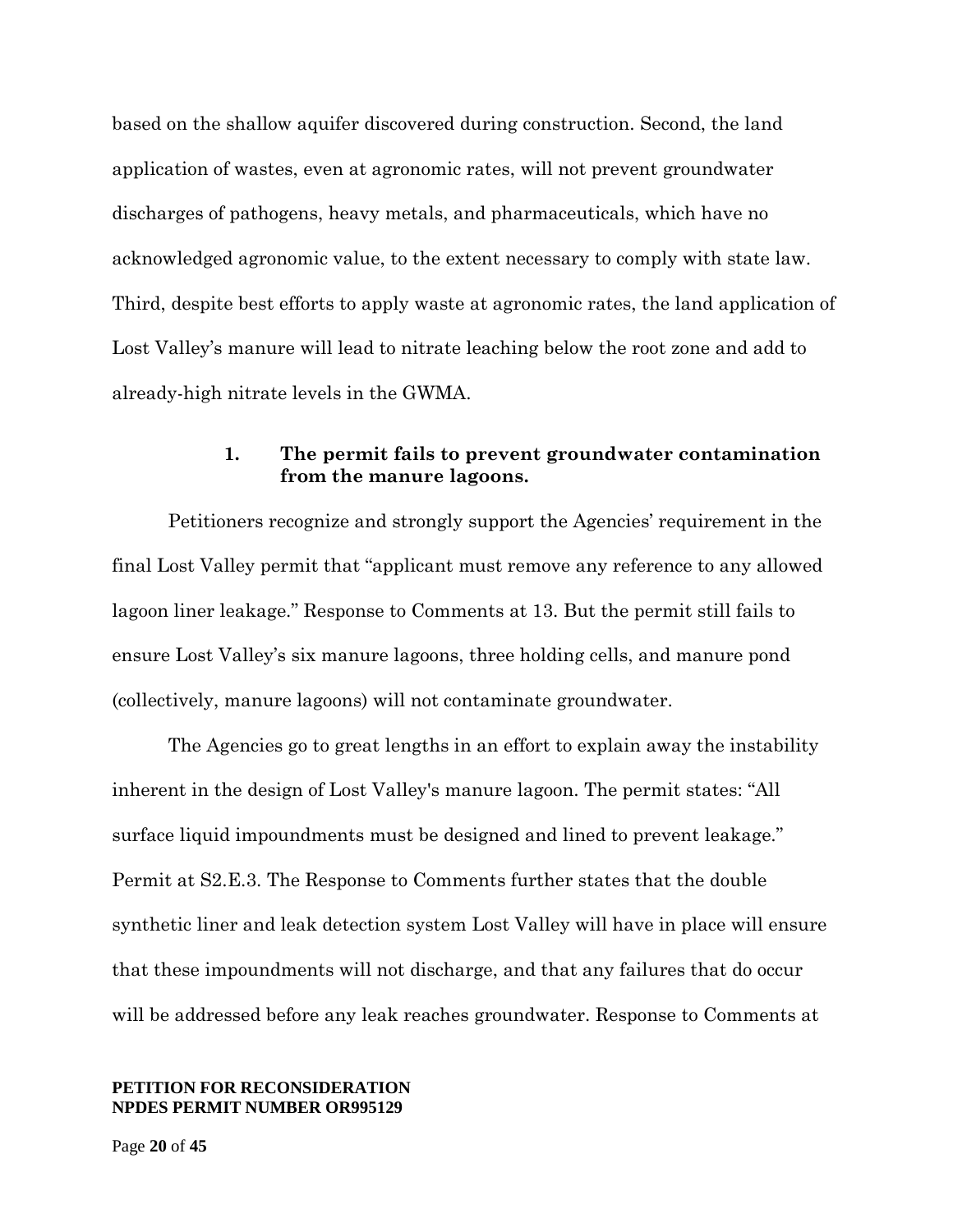20 ("If a leak is detected, the permittee must report that to the agencies and repair the liner to restore it so that no leakage occurs so that any leak will be detected and repaired so that waste from storage facilities cannot enter into groundwater."). The Agencies further characterize the Engineer of Record's estimates of potential leakage as a hypothetical exercise, essentially stating that because leaks to groundwater "are not allowed" there will not be any liner failures. *Id*. As described above, however, these assertions and provisions are logically flawed, and do not adequately address the fact that liners leak, even state-of-the-art synthetic ones.

While the leak detection system in the permit may facilitate an emergency response and is an improvement on many CAFO NPDES permits, damage to lagoon liners and other liner failures are common, and the hydrogeology of the site indicates that by the time a leak is detected, it will be too late to prevent discharges to groundwater. Upon information and belief, the Animal Waste Management Plan (AWMP), which the permit incorporates by reference, will authorize manure lagoons above a shallow groundwater table.

According to public records obtained from the Oregon Water Resources Department (OWRD), Lost Valley discovered groundwater at a depth of 10 feet below the lagoons, which requires groundwater pumping to ensure the lagoon liner does not "float." *See* OWRD field notes from site visit to Lost Valley (Jan. 12, 2016) (Exhibit 7). Indeed, according to one of Mr. te Velde's Limited Water Use License applications: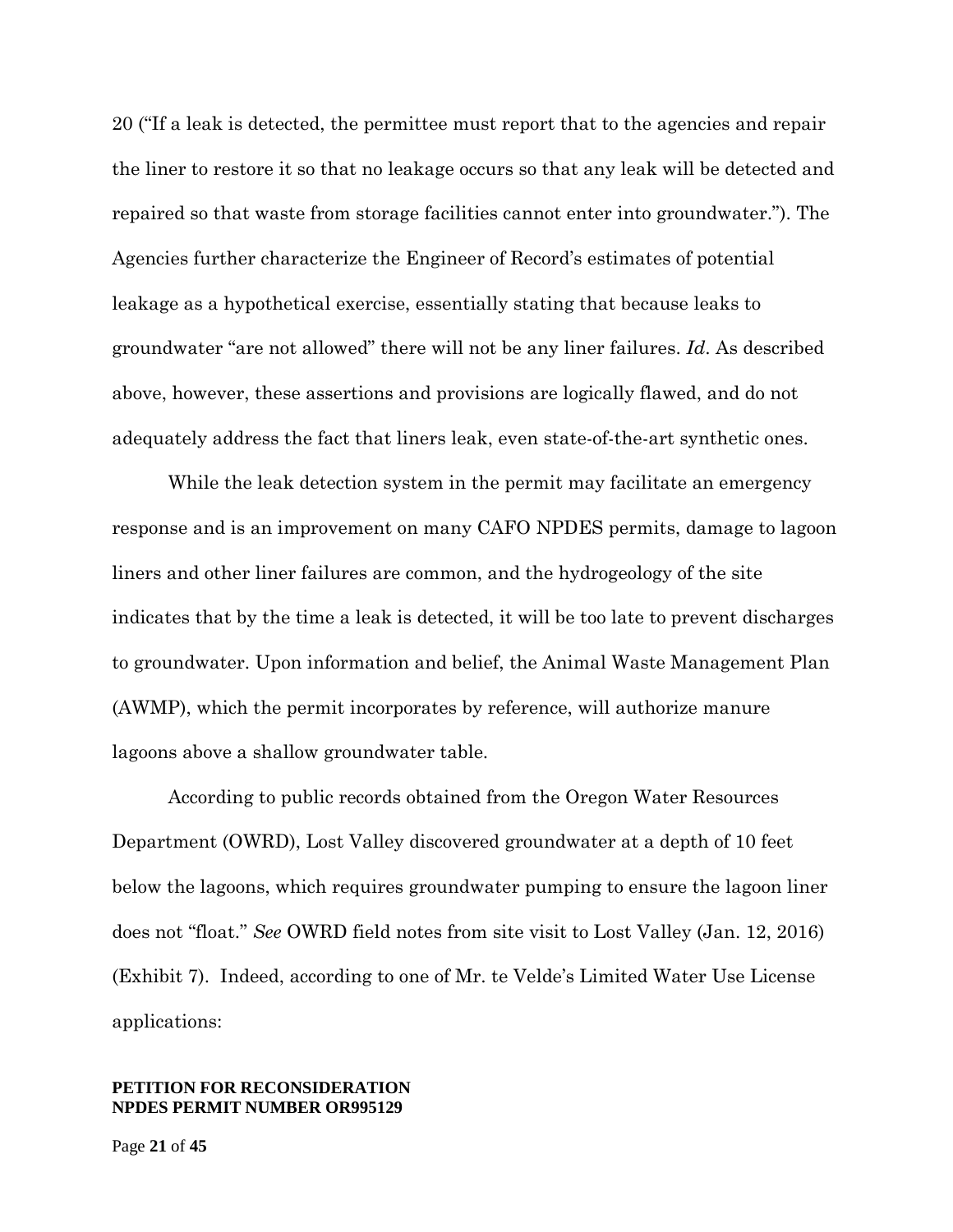When we initiated construction we encountered shallow water at 10 ft that was hampering construction. We propose under the guidance of OWRD to install 1000 foot drain tile and pump basin to maintain this to maintain this shallow ground water level below our proposed effluent ponds.

Application for Limited Water Use License LL-1626 at 1 (Jan. 25, 2016) (Exhibit 8). For the reasons explained below, Lost Valley has not and cannot secure permanent groundwater rights to prevent shallow groundwater from comingling with waste in the manure lagoons.

First, Lost Valley has not yet secured the groundwater permit necessary to maintain ongoing operations. To temporarily drain the shallow alluvial groundwater below the level of its waste lagoons, Lost Valley has obtained or is currently awaiting a series of limited water use licenses. *See* Lost Valley Application for Limited License LL-1626 at 1 (Exhibit 8); Petition for Judicial Review, *Columbia Riverkeeper et al. v. Oregon Water Resources Dept.*, [Docket No. 17CV19513] (Or. Cir. Ct. Marion Cnty, May 11, 2017) (Exhibit 9); Letter from WaterWatch of Oregon to OWRD (May 12, 2017) (Exhibit 10). Beyond those licenses, to continue to permanently drain the shallow groundwater, Lost Valley will need a new groundwater permit, but it has yet to apply for, let alone be granted, such a permit. ORS 537.535; ORS 537.615(1).[2](#page-21-0)

### **PETITION FOR RECONSIDERATION NPDES PERMIT NUMBER OR995129**

 $\overline{a}$ 

<span id="page-21-0"></span><sup>2</sup> Lost Valley cannot continue to drain the shallow groundwater with limited licenses because only uses of "short-term or fixed duration" are "eligible" for a limited license. ORS 537.143(1). Moreover, "the Department may not issue a limited license for the same use for more than five consecutive years." ORS 537.143(8).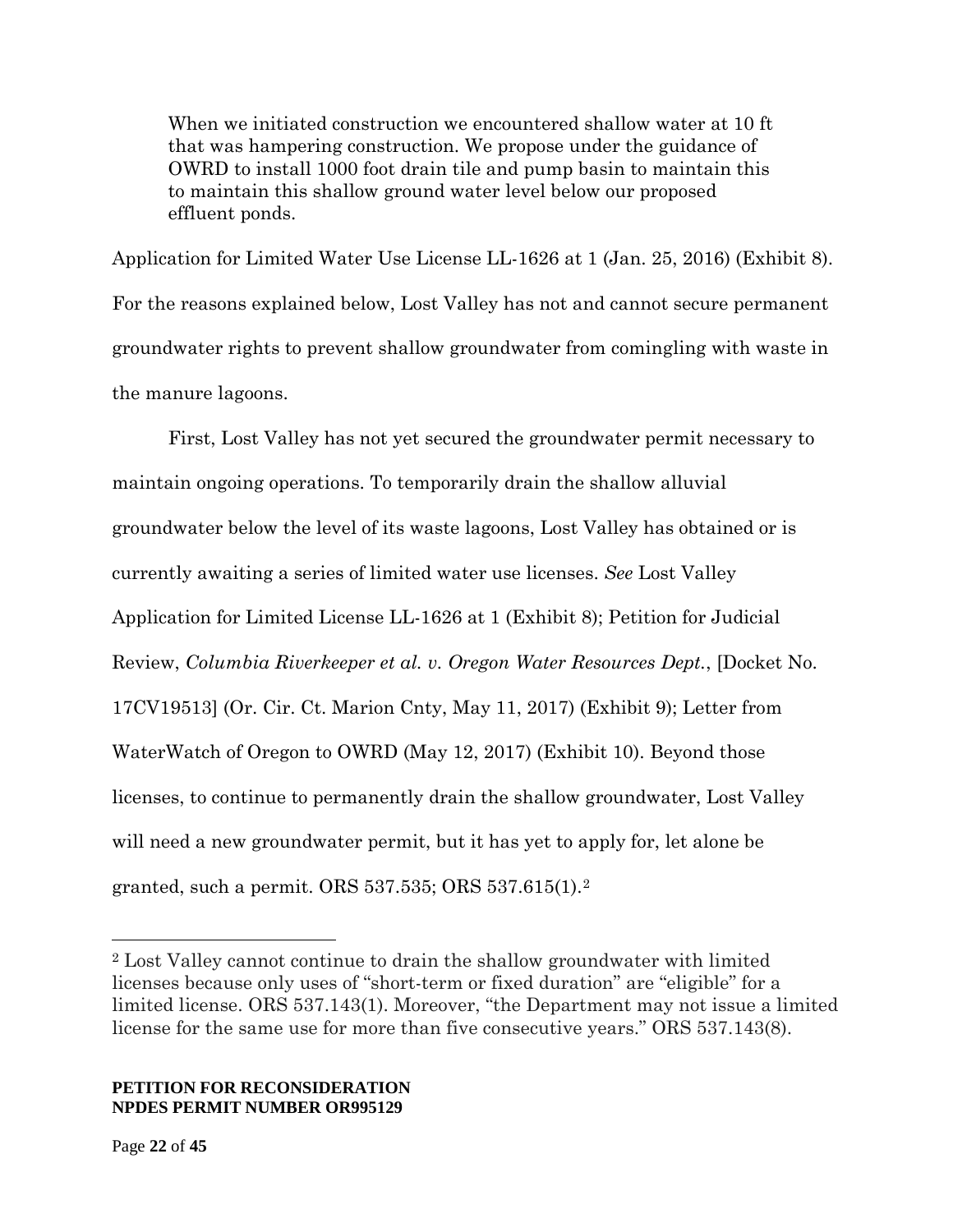Moreover, Lost Valley is extremely unlikely to obtain the permanent groundwater permit necessary to pump groundwater under the manure lagoons because the facility is located up-gradient, and within a mile, of the Ordnance Gravel Critical Groundwater Area. *See e.g.,* Public Interest Review for Groundwater Applications, Limited License Application LL-1645 (May 24, 2016) (Exhibit 11). Because of the sensitivity of the groundwater area, Lost Valley would be unlikely to satisfy the requirement that it not "injure" existing water rights. ORS 5[3](#page-22-0)7.621(2).<sup>3</sup> Thus, the Agencies' reconsideration of the NPDES permit must necessarily assume against the issuance of a permanent groundwater permit, and that the liner of Lost Valley's waste lagoons will ultimately be forced to float continuously on the surface of an alluvial groundwater aquifer that is connected to a critical groundwater area and a groundwater management area for water quality. With that degree of volatility, even the slightest leak could rapidly contaminate the entire aquifer system.

### **PETITION FOR RECONSIDERATION NPDES PERMIT NUMBER OR995129**

 $\overline{a}$ 

<span id="page-22-0"></span><sup>3</sup> OWRD's Public Interest Review for Lost Valley's Limited License LL-1645 states: "The sedimentary aquifer is sensitive to overdraft and fully appropriated within the boundaries of the CGWA. The proposed use will likely intercept groundwater that would otherwise flow into the critical area, so new long-term uses are not likely feasible without injury to other users. The temporary, limited duration proposed use by this application is likely within capacity of the resources based on the large distance to nearby sedimentary wells, but site specific monitoring is required to document the impact to the resource locally." Public Interest Review for Groundwater Applications, Limited License Application LL-1645 at 2 (May 24, 2016) (Exhibit 11).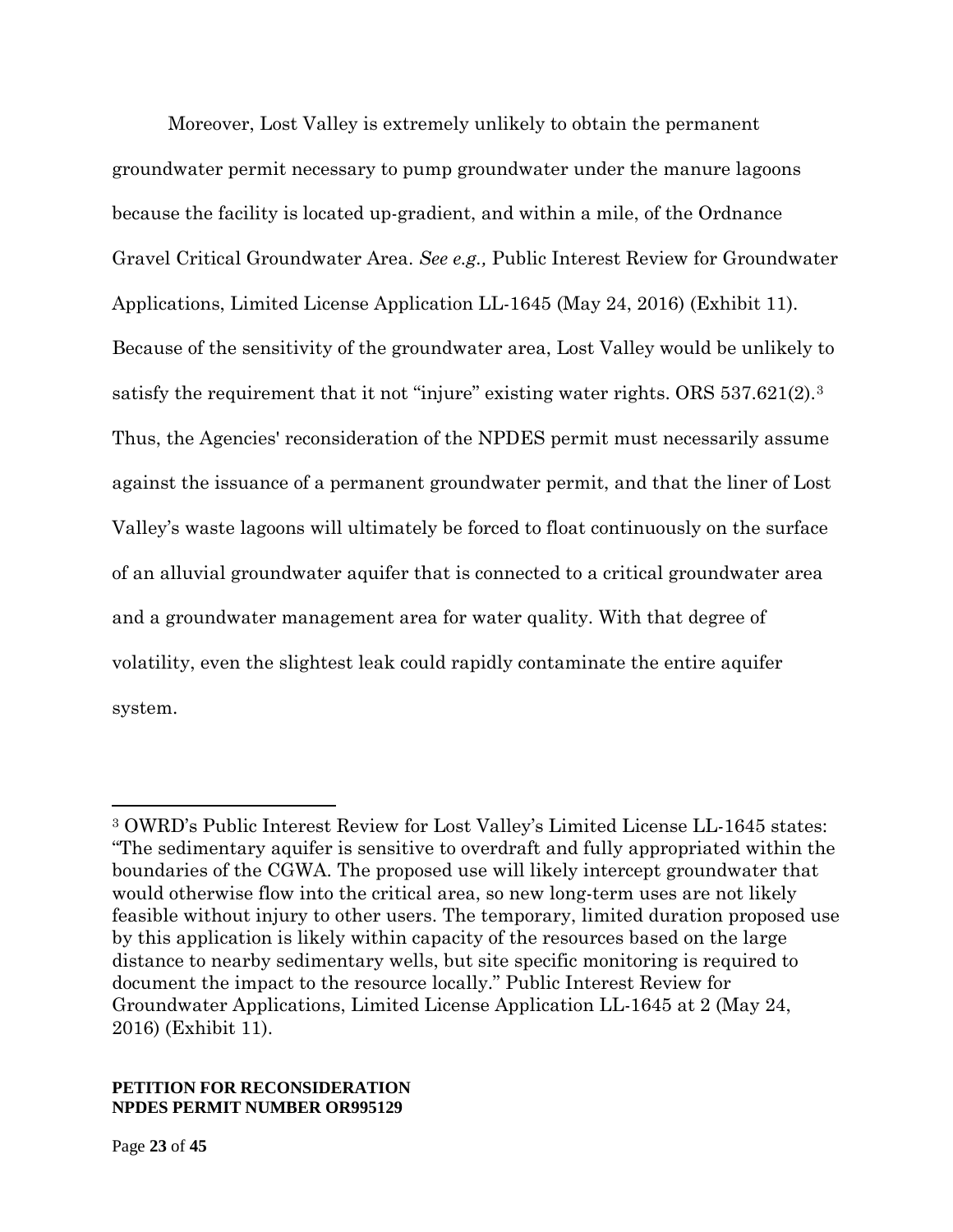Similarly, the Agencies cannot assume that Lost Valley can pump groundwater without any OWRD permit and "waste" (i.e., not put the water to beneficial use). First, beneficial use is not the test for whether a permit is required. ORS 537.535(1) provides: "No person or public agency shall use or attempt to use any ground water, construct or attempt to construct any well or other means of developing and securing ground water or operate or permit the operation of any well owned or controlled by such person or public agency except upon compliance with [groundwater permitting requirements]." This points out that any "use" requires a permit, as does construction of a "well or other means of developing or securing groundwater." ORS 537.535(2) reiterates: "Except for those uses exempted under ORS 537.545, the use of ground water *for any purpose*, without a permit issued under ORS 537.625 or registration under ORS 537.605, is an *unlawful appropriation* of ground water." (emphasis added).

Second, draining water under the lagoons to allow Lost Valley to operate a CAFO qualifies as a "beneficial use" under the water laws. *See* ORS 537.625(3)(c) (referring to "control of the waters of this state for all beneficial purposes, including drainage  $\dots$  .").

Third, taking groundwater from the alluvial aquifer (an aquifer in critical status a mile away) and dumping it somewhere would be "waste." Wasting water is against the law. ORS 540.720 ("No person shall . . . willfully waste water to the detriment of another"). Indeed, it is criminal. ORS 540.990(2).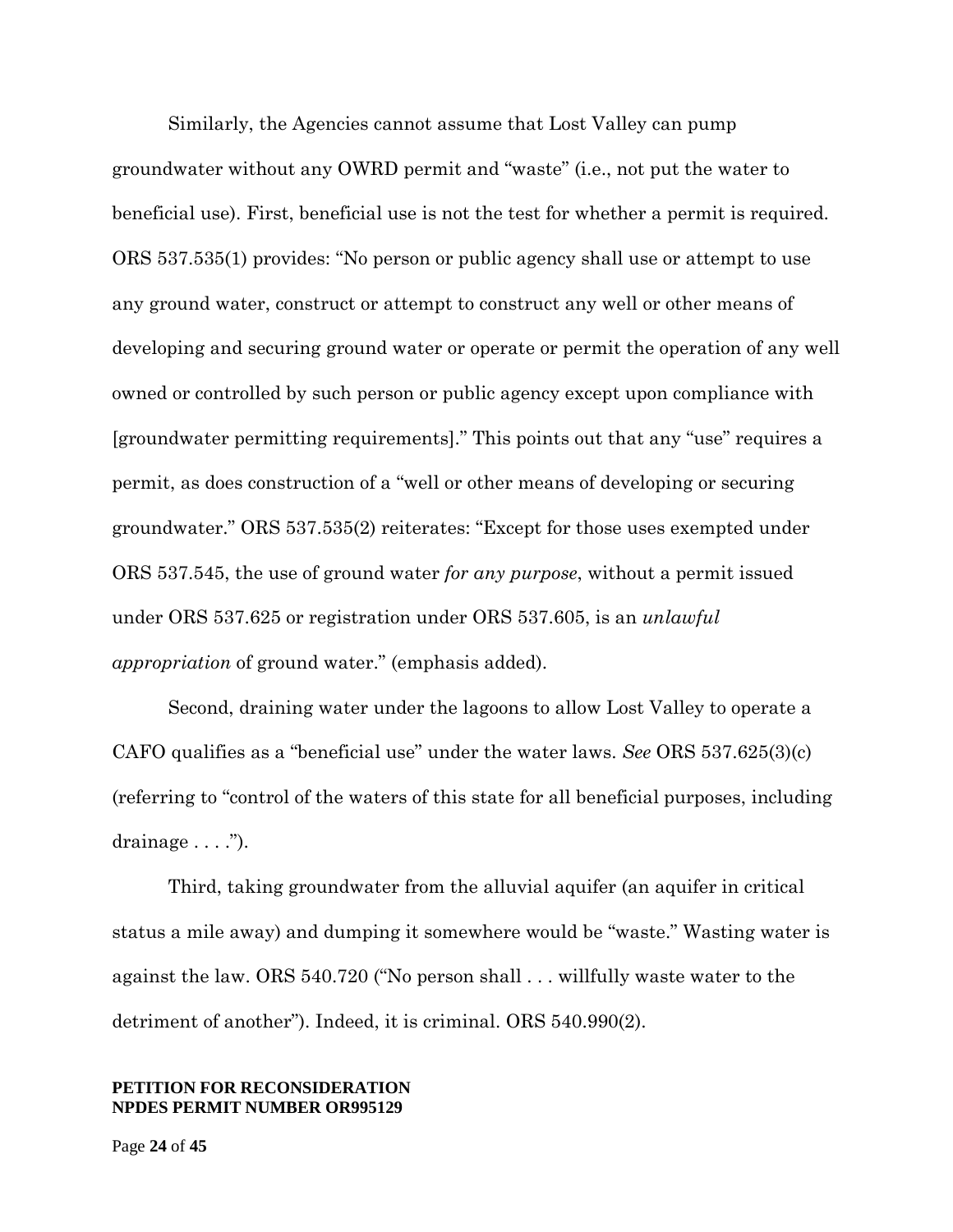Fourth, any interpretation of the water laws that allows a person to avoid permit requirements by appropriating water and wasting it instead of using it would lead to absurd results.

For the reasons stated above, the Agencies cannot permit Lost Valley to operate manure lagoons that require groundwater pumping when Lost Valley has not secured permanent water rights to pump groundwater.

### **2. Land application of agronomically unnecessary pollutants will pollute groundwater.**

Land application of manure and process wastewater is allowed in the permit at agronomic application rates and in accordance with the AWMP. Response to Comments at 6. The agronomic application rates around which this entire waste disposal method relies is built on the theory that: (1) crops require nutrients for growth, and (2) the Agencies consider the nutrient content in the CAFO waste when calculating agronomic application rates. However, the agronomic application rates contained in Lost Valley's AWMP do not take into consideration the additional pollutants contained in the operation's waste stream.

The Agencies respond to Petitioners' comment, stating: "the permit limits on application rates (wastewater, manure and water), the prohibition against effluent leaching below the root zone, and mandatory soil and ground water monitoring should protect the ground water resources from any discharges of wastewater that may contain pharmaceuticals." Response to Comments at 5.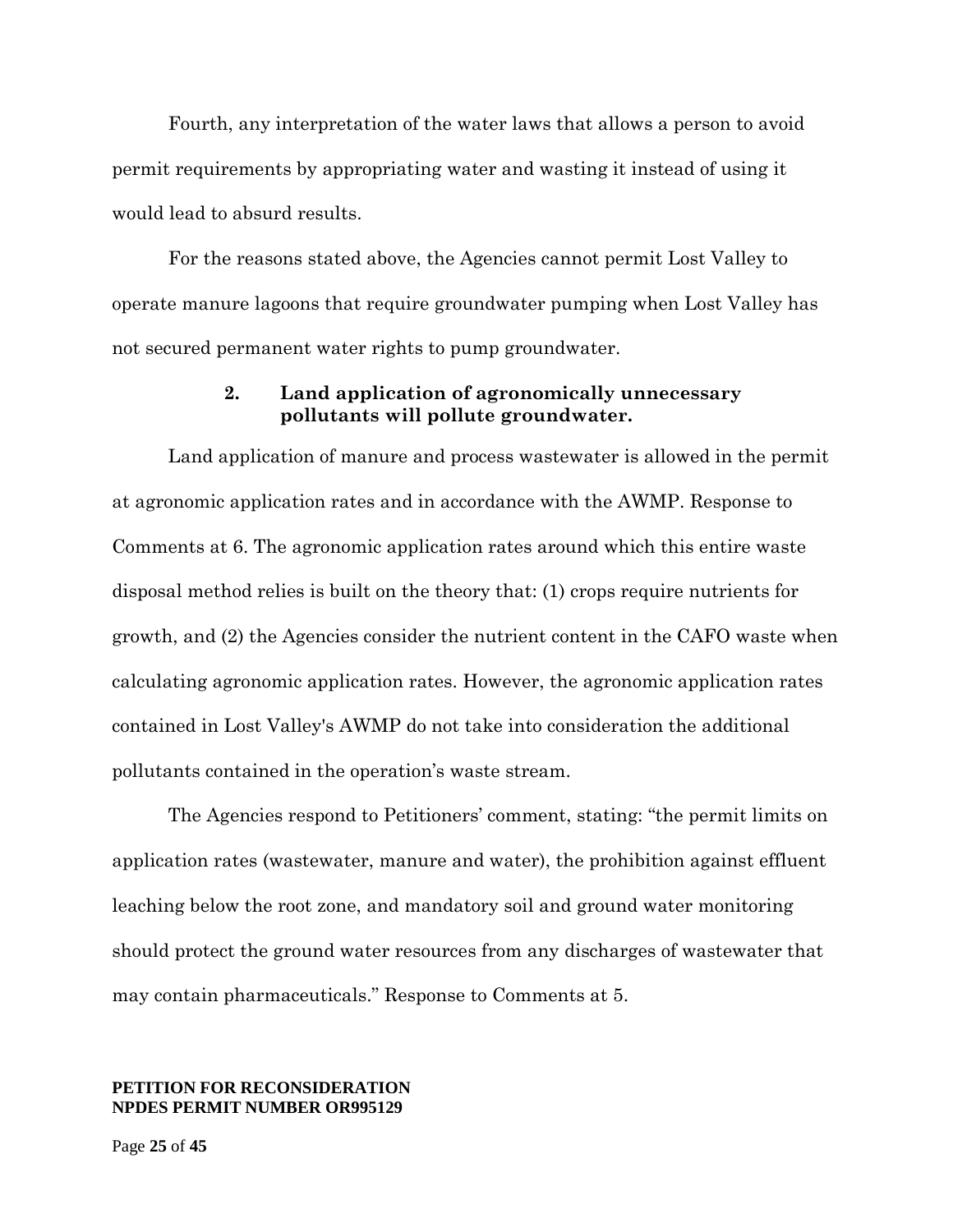The Agencies' response fails to adequately address Petitioners' comment: the agronomic rates at which the waste will be applied do not take into consideration or otherwise limit pollutants in the waste stream beyond nitrogen and phosphorus. First, the permit fails to regulate pollutants such as pesticides, heavy metals, pharmaceuticals, and pharmaceutical residues. In fact, the permit does not even acknowledge the presence of these pollutants. Second, the prohibition against the leaching of pollutants below the root zone is unenforceable for pesticides, heavy metals, pharmaceuticals, and pharmaceutical residues. Third, the monitoring protocol proves the leaching prohibition is unenforceable because it is intermittent and, with the exception of bacteria, does not include parameters to monitor for these non-agronomic pollutants of concern. *See, e.g.,* Response to Comments at 7 ("Concentration limits are established for nitrate, total kjeldahl nitrogen (TKN), total phosphorus and bacteria.").

Lost Valley has not indicated which pharmaceuticals, including antibiotics, it plans to use at its operation. Petitioners Coalition Comment at 15 (Aug. 4, 2016). The Agencies failed to gather information on pharmaceuticals necessary to meaningfully assess the impacts to water quality from Lost Valley's proposed land application activities. Such information is crucial to evaluate the risks to groundwater posed by land application of manure.

The Agencies fail to demonstrate the Permit complies with OAR 340-041- 0007(1). The Permit should require Lost Valley to treat its waste before application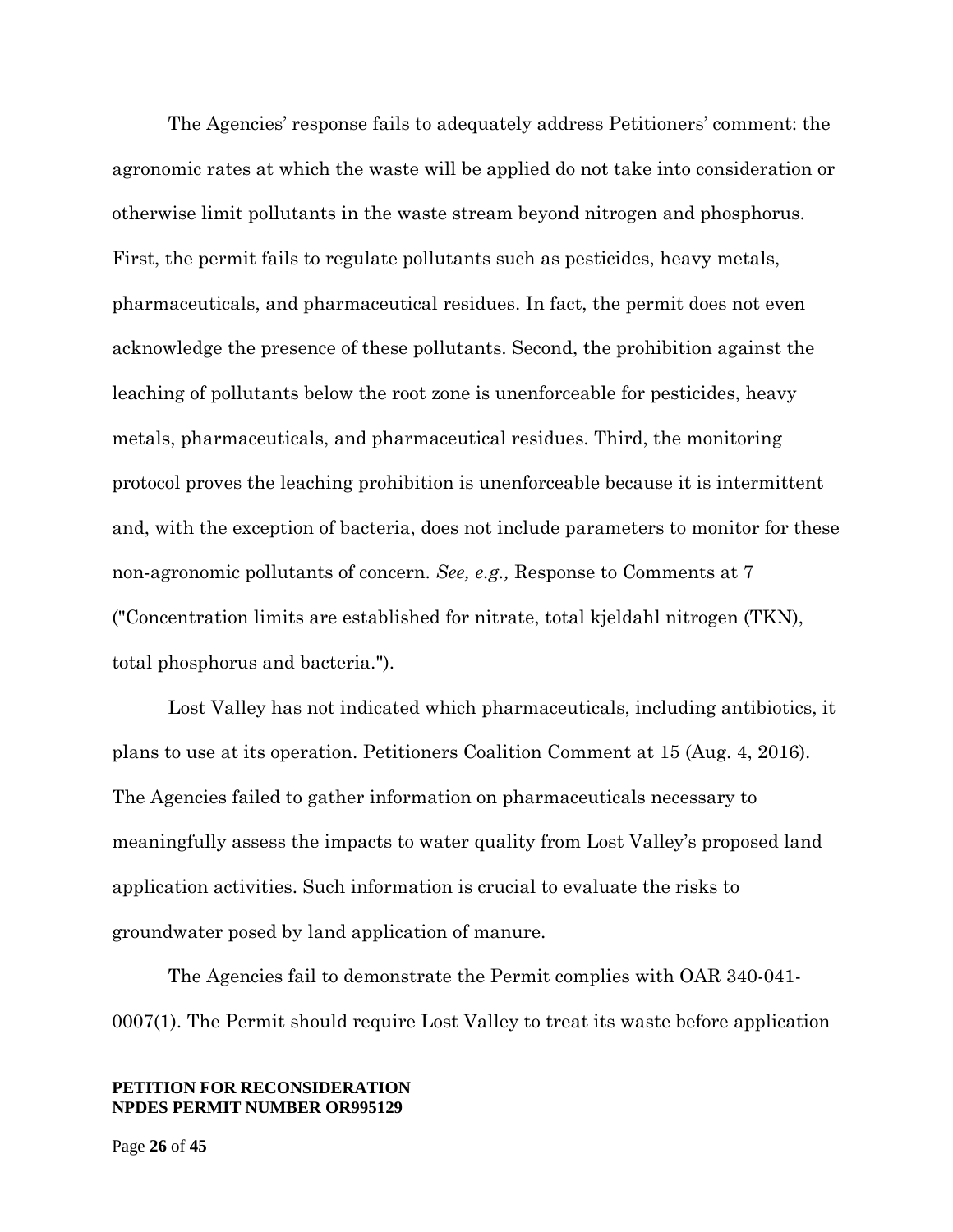to ensure that heavy metals, pharmaceuticals, and pharmaceutical residues do not remain in the waste stream when Lost Valley applies the waste to fields. *See* OAR 340-041-0007(1) (Statewide Narrative Criteria). The Permit should also require monitoring of these pollutants to ensure zero discharge to ground and surface water.

### **3. Land Application Will Exacerbate Existing Groundwater Contamination by Nitrates.**

Seepage from the waste impoundments and land application areas into the GWMA will further contribute to the area's water quality impairment, and pose a significant threat to both water quality and drinking water resources. For example, "[t]here are 81 public water supply systems in the GWMA, and five of those are within a [sic] 10 miles of the Dairy. Three of those systems are within a six-mile radius of the dairy . . . . In addition to these public systems, there are many more private drinking water systems located in the GWMA." Response to Comments at 11. Further, "[a]s the dairy is upgradient of a large part of the GWMA, any groundwater pollutants emanating from the dairy could potentially impact a broad area of the shallow aquifer within the GWMA." *Id*.

Further, the Agencies acknowledge that Lost Valley will add a new pollution burden to the existing GWMA. Response to Comments at 6. In replacing farmed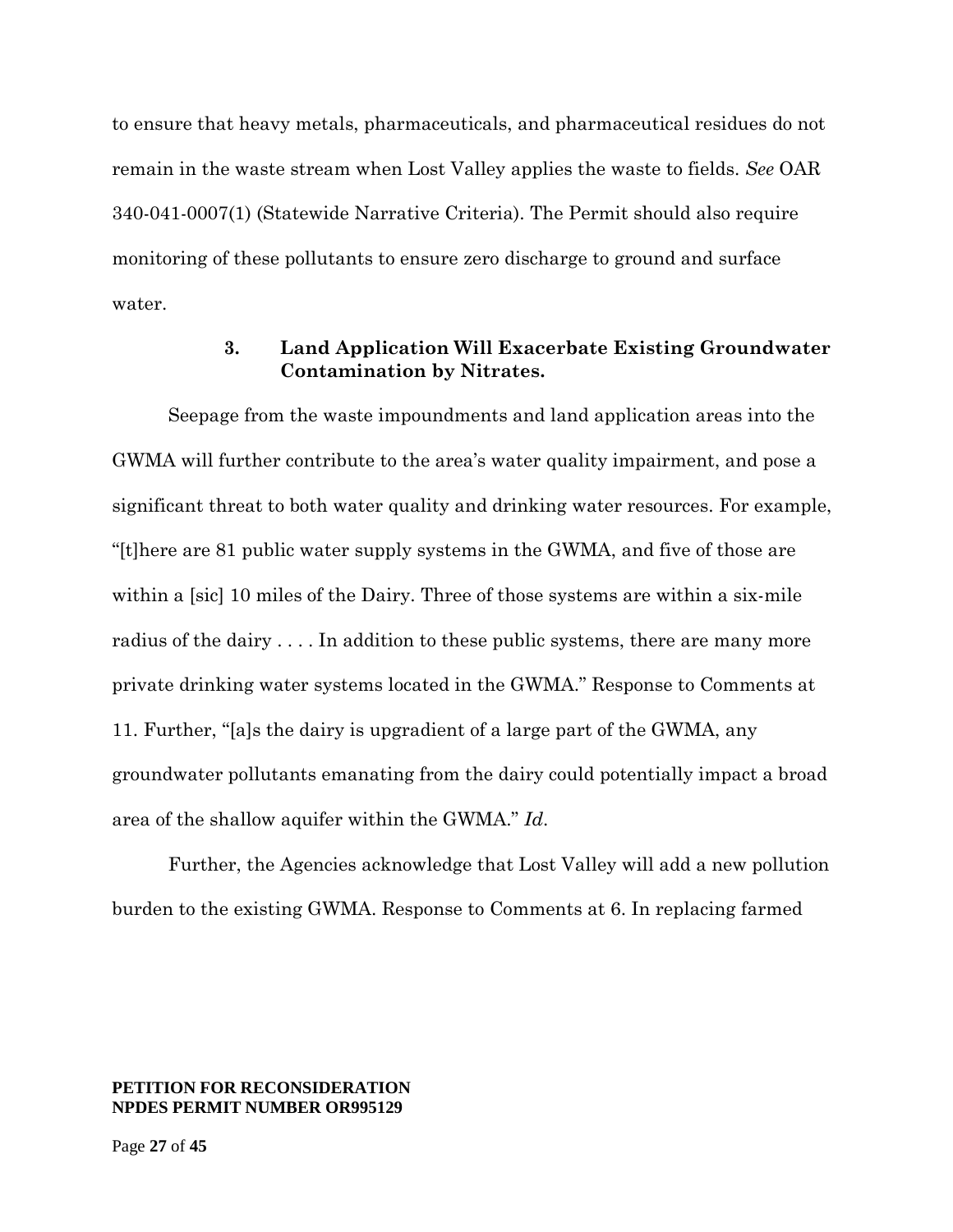poplar trees, which are known to *remediate* groundwater nitrate pollution,<sup>[4](#page-27-0)</sup> with waste manure lagoon, with Lost Valley this property will become a significant new generator of pollutants. Specifically, the replacement of a nitrate sink with a nitrate source will inevitably increase nitrate levels in an already polluted area. As noted in Petitioners' November 4, 2016, comments, 15 years after the state declared the GWMA, it remains contaminated with high levels of nitrate and the trend is increasing. Third Four-Year Evaluation of Action Plan Success For the Lower Umatilla Basin Groundwater Management Area at v (Jan. 17, 2013), http://www.deq.state.or.us/wq/groundwater/docs/lubgwma/EvalActionPlanSuccess.p df.

CAFOs in the GWMA are already responsible for half of all nitrogen generated, and that is without even taking into account 50 percent of the nitrogen created at these CAFOs that is "lost to the atmosphere during handling and storage," unpermitted CAFOs, or spills and leaks that "sometimes occur" at the permitted CAFOs supposedly "built with the goal of being zero discharge facilities." DEQ, *Estimation of Nitrogen Sources, Nitrogen Applied, and Nitrogen Leached to* 

### **PETITION FOR RECONSIDERATION NPDES PERMIT NUMBER OR995129**

 $\overline{a}$ 

<span id="page-27-0"></span><sup>4</sup> *See, e.g.*, Castro-Rodriguez et al., *Poplar trees for phytoremediation of high levels of nitrate* 

*and applications in bioenergy*, 14 Plant Biotechnology Journal 299-312 (2016), http://onlinelibrary.wiley.com/doi/10.1111/pbi.12384/pdf; Pilipovic et al., *Investigating potential of some poplar (Populus sp.) clones for phytoremediation of nitrates through biomass production*, Environmental Applications of Poplar and Willow Working Party 18-20 (May 2006), http://www.fao.org/forestry/10720- 0e35704feeccf003b18624d9e69301dac.pdf.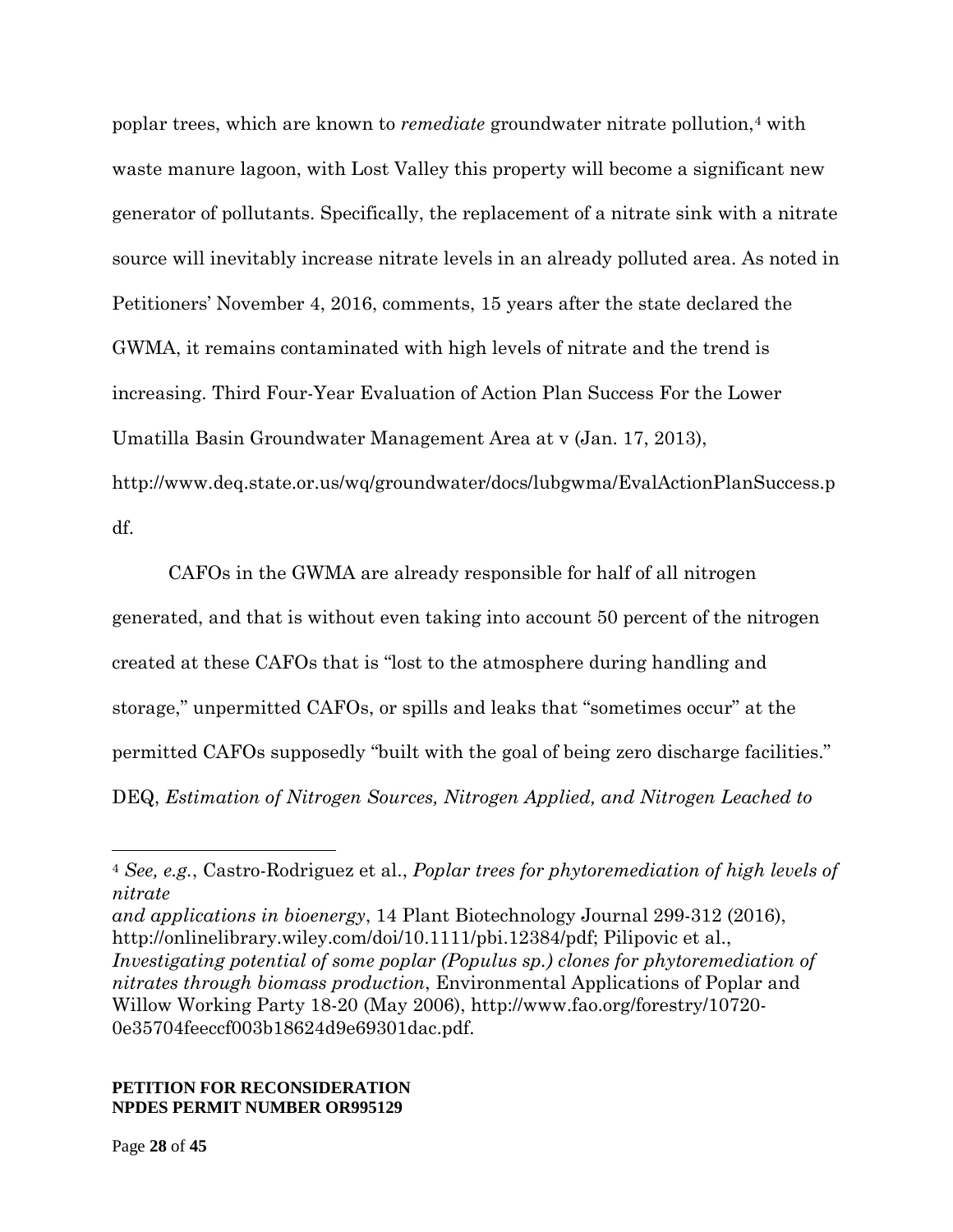*Groundwater in the Lower Umatilla Basin Groundwater Management Area* at 7, 11, 15, Figure 1 (June 13, 2011), https://www.oregon.gov/deq/FilterDocs/gw-lubgwmanitrogen.pdf (Exhibit 12). Land irrigation of crops is responsible for an estimated 81.6 percent of the nitrogen leached to groundwater in the GWMA, and more than a third of the nitrogen applied through irrigation is from CAFO waste. *Id.* at Figure 3. The Threemile Canyon Farms complex, for example—which includes the Willow Creek Dairy currently operated by applicant Greg te Velde—generates 5,327,486 pounds of nitrogen available for crops in the GWMA and more than half of all CAFO waste generated in GWMA. *Id.* at Table 4, p.19. It defies reason to believe that adding another 30,000-animal operation to this area, even with the requirements in the current permit, will not cause an increase in the nitrate concentrations in the GWMA, much less that such a facility could replace a poplar farm and somehow allow the impaired GWMA to "*improve*." Response to Comments at 6.

Indeed, the Agencies acknowledge that "[t]he dairy would be a potential source of nitrates, thus contributing to groundwater contamination in the GWMA. The dairy poses a potential threat to both public and private drinking water supplies," including the 81 public drinking water supply systems in the GWMA, five of which are close to Lost Valley, and numerous private drinking water wells. Response to Comments at 11. Given the high likelihood that Lost Valley will exacerbate the high nitrate concentrations in the GWMA, the Agencies should reconsider issuance of the permit.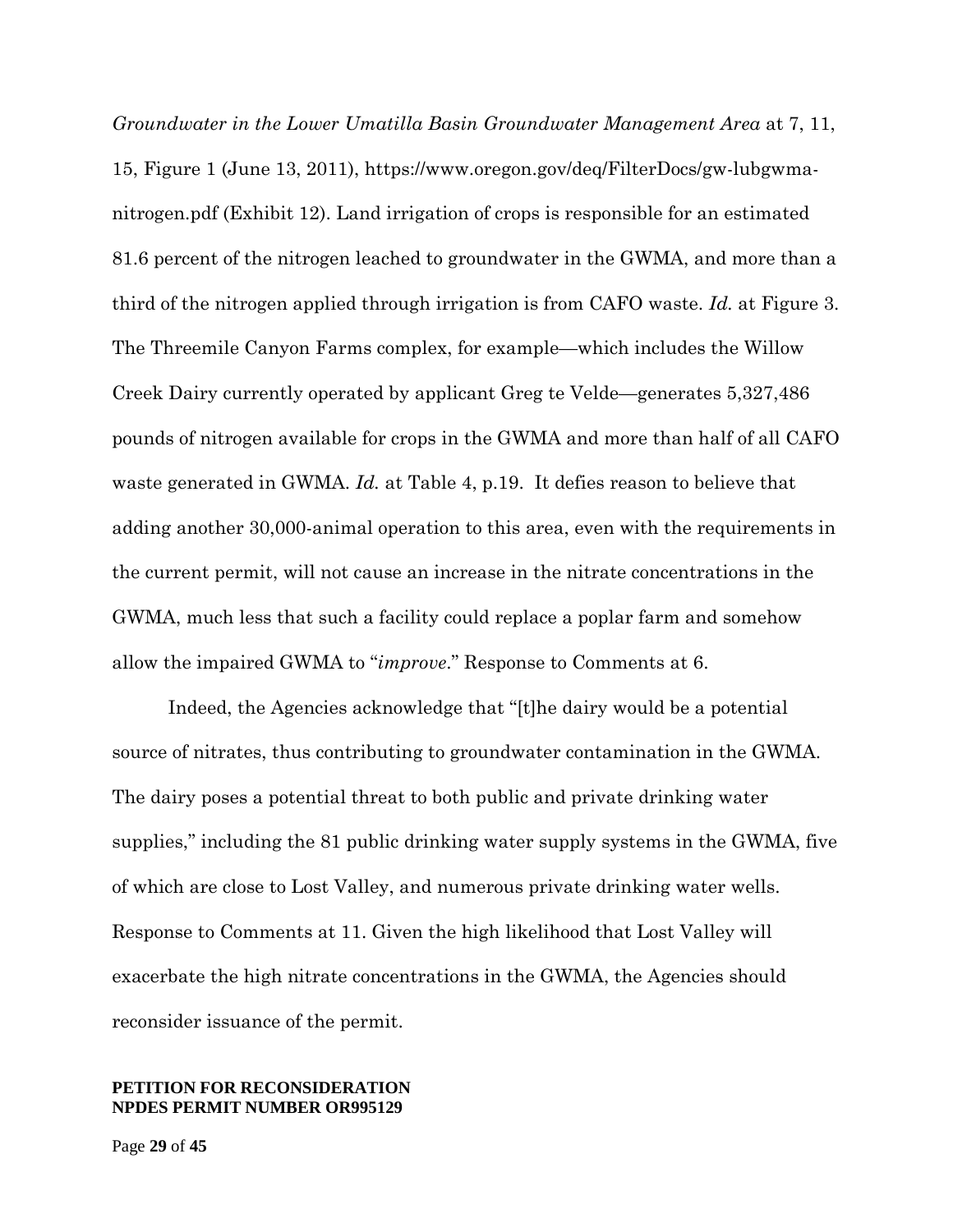### **B. Surface Water Contamination**

#### **1. Deposition.**

Lost Valley will discharge nitrogen pollution to surface waters via deposition from its substantial ammonia emissions. In this case, the discharge is likely to occur in the surface water body adjacent to the facility, as well as to the Columbia River and its tributaries.

Dairy CAFOs generate ammonia at a number of stages of production, including within the confinement buildings, from open waste impoundment structures, and during and after the application of wastes onto fields. Detailed ammonia release estimates for Lost Valley have yet to be performed, but the AWMP appears to assume a nitrogen retention rate of approximately 50 percent after storage and land application, which necessarily means that the other 50 percent will be lost from the waste stream, largely in the form of ammonia gas, and will not be available for crop uptake. AWMP at 87 (estimating nutrient retention rates after storage and land application); *see also supra* n.3 at 7.

While Lost Valley's release of ammonia causes atmospheric pollution, it can also degrade surface water quality as a result of deposition, both wet and dry. Indeed, the problem of ammonia nitrogen deposition from CAFO facilities like Lost Valley to nearby surface waters is well established. *See generally* W.H. Asman, *et al.*, Ammonia: emission, atmospheric transport and deposition, 139 *New Phytol*. 27 (1998) (Exhibit 13); D. Fowler, *et al*., The mass budget of atmospheric ammonia in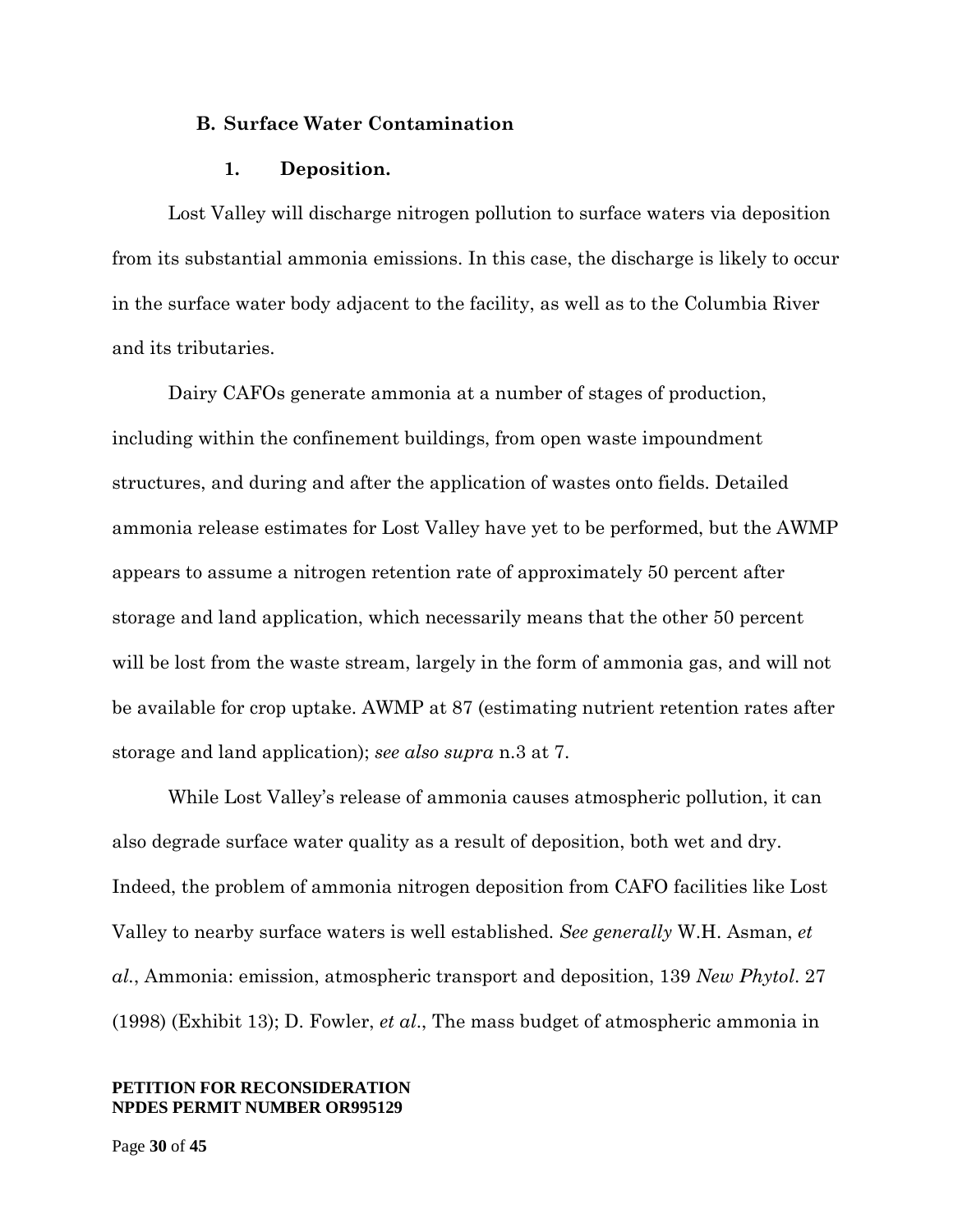woodland within 1 km of livestock buildings, 102 (S1) *Environ. Pollution* 343-348, 346-47 (1998) (Exhibit 14). While ammonia fate and transport is variable, some studies have found that as much as twenty percent of ammonia emitted by CAFOs will deposit nearby. *Id*.; *see also* J.K. Costanza *et al.*, Potential geographic distribution of atmospheric deposition from intensive livestock production in North Carolina, USA, 398 *Science of the Total Env't* 76 (2008) (Exhibit 15). In the case of Lost Valley, twenty percent of the facility's ammonia emissions, which constitute an estimated fifty percent of total nitrogen lost prior to crop uptake, would be approximately ten percent of the total nitrogen produced by the facility.

The Agencies do not refute the possibility of water quality degradation as a result of ammonia deposition. Instead they merely assert that this waste stream is outside the scope of the permit because the "there are no over land flow paths from the production area and land application areas to . . . any . . . surface waters," Response to Comments at 8, and "there are no state or federal air quality requirements for dairy farms to control or regulate air emissions of nitrogen," *Id*. at 16. This cursory explanation ignores pertinent facts and misstates relevant law.

Nitrogen in Lost Valley's ammonia releases is a pollutant that will be discharged into surface waters from a statutorily-defined point source. Specifically, "[d]ischarge of a pollutant" is defined as "[1] any addition of [2] any pollutant [3] to navigable waters [4] from any point source." 33 U.S.C. § 1362(12). The term "pollutant" is defined to include "biological materials," "chemical wastes," and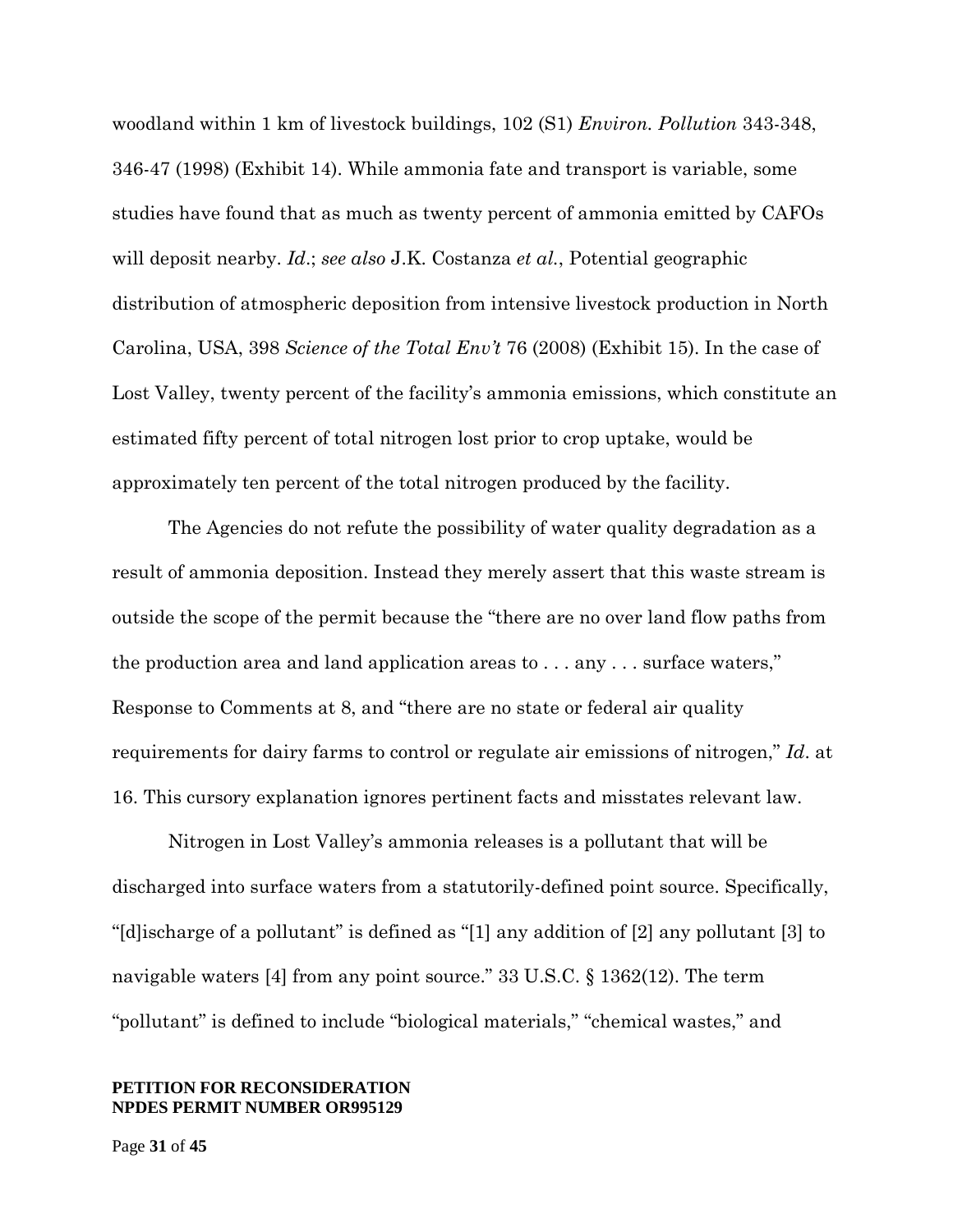"agricultural waste." *Id.* § 1362(6). Navigable waters are "waters of the United States," *id.* § 1362(7), which includes the Columbia River and other surface waters around the Lost Valley operation. CAFOs are specifically defined as CWA "point sources," so there is no question that Lost Valley facility is a point source. *See id.* § 1362(14). Therefore, all four elements that comprise a discharge subject to the NPDES program—(1) the addition of (2) a pollutant (3) to navigable waters (4) from a point source—are present here. As a result, these discharges are subject to regulation under the CWA NPDES permitting program.

Upon judicial review of similar factual circumstances, courts have routinely agreed that these prohibitions should be read broadly, such that the CWA prohibits the unpermitted discharge of pollutants that travel through the air before reaching waters. *See, e.g.*, *Nat'l Cotton Council of Am. v. United States EPA*, 553 F.3d 927, 939 (6th Cir. 2009) ("Injecting a temporal requirement to the 'discharge of a pollutant' is not only unsupported by the Act, but it is also contrary to the purpose of the permitting program, which is 'to prevent harmful discharges into the Nation's waters.' If the EPA's interpretation were allowed to stand, discharges that are innocuous at the time they are made but extremely harmful at a later point would not be subject to the permitting program. Further, the EPA's interpretation ignores the directive given to it by Congress in the CWA, which is to protect water quality.") (citation omitted); *Peconic Baykeeper, Inc. v. Suffolk County*, 600 F.3d 180, 188-89 (2d Cir. 2010) (finding that the spraying of pesticides using ultra-low volume

### **PETITION FOR RECONSIDERATION NPDES PERMIT NUMBER OR995129**

Page **32** of **45**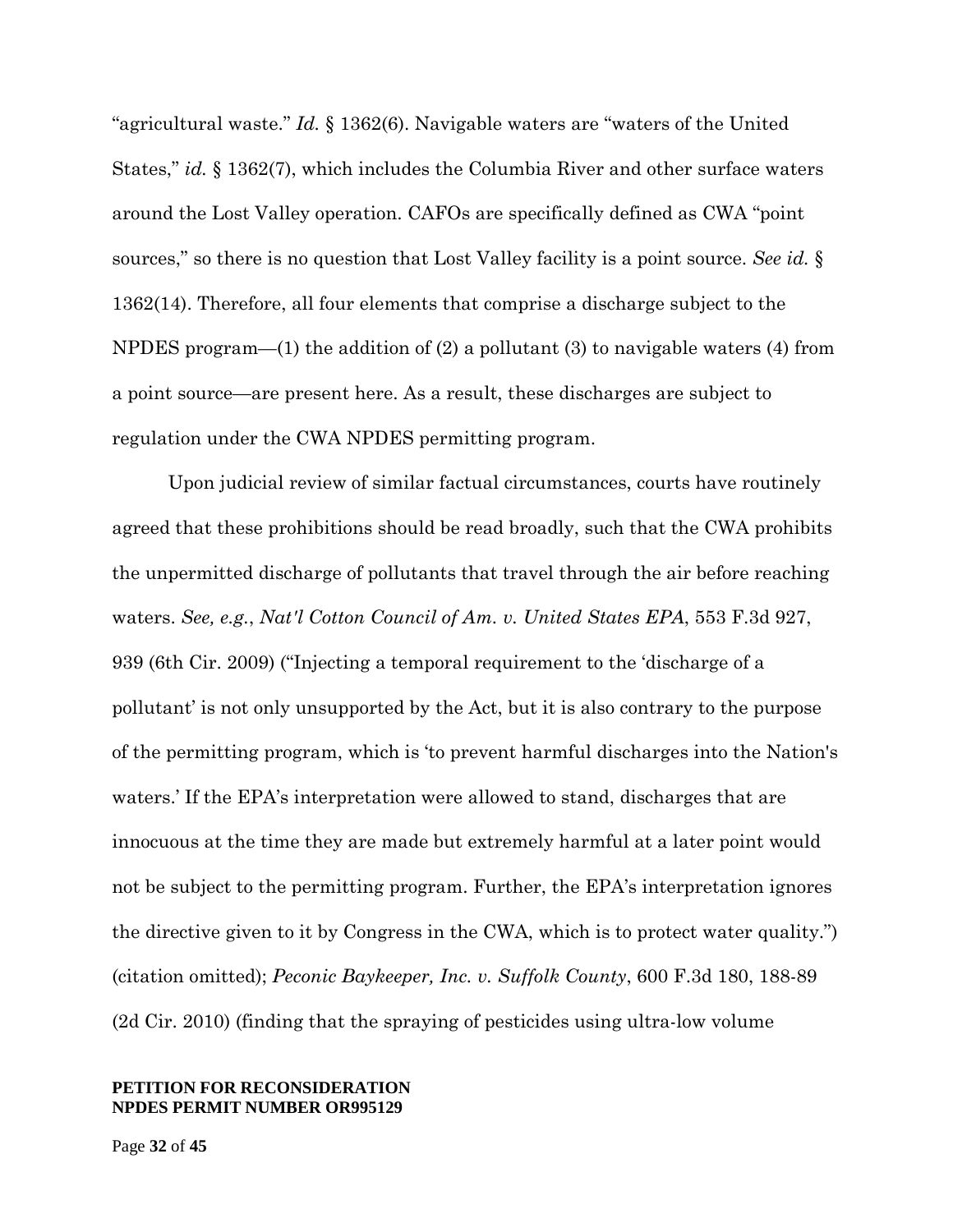aerosol mists through apparatuses attached to trucks and helicopters, which were deposited on surface waters, were jurisdictional discharges); *see generally League of Wilderness Defenders v. Forsgren*, 309 F.3d 1181 (9th Cir. 2002) (finding that aerial spraying of insecticides from aircraft over national forest lands, including streams, requires a NPDES permit); *Long Island Soundkeeper Fund v. New York Athletic Club*, 1996 U.S. Dist. LEXIS 3383, 1996 WL 131863 (S.D.N.Y. Mar. 20, 1996) (finding that the Defendant was required to obtain a NPDES permit to operate a trap shooting range, where machines launched clay targets over Long Island Sound and individuals fired at the targets as the targets flew through the air over the Sound). Therefore, "[f]or an addition of pollutants to be from a point source, the relevant inquiry is whether—but for the point source—the pollutants would have been added to the receiving body of water." *S. Fla. Water Mgmt. Dist. v. Miccosukee Tribe of Indians*, 541 U.S. 95, 103 (2004) (quoting *Florida Water Mgmt. Dist. v. Miccosukee Tribe of Indians*, 280 F.3d 1364, 1368 (11th Cir. 2002)). Here, Lost Valley's waste generation activities and resulting ammonia emissions, will be the direct cause of the addition of nutrient pollution into nearby surface waters. Consequently, the Permit does not ensure "zero discharge" from the production area, nor does it "minimize . . . nitrogen transport from the [land application] field to surface waters." 40 C.F.R. §§ 412.31(a); 412.4(c)(2).

On reconsideration, if the Agencies still decide to issue the permit, a revised version of that permit should require regulation of ammonia deposition from Lost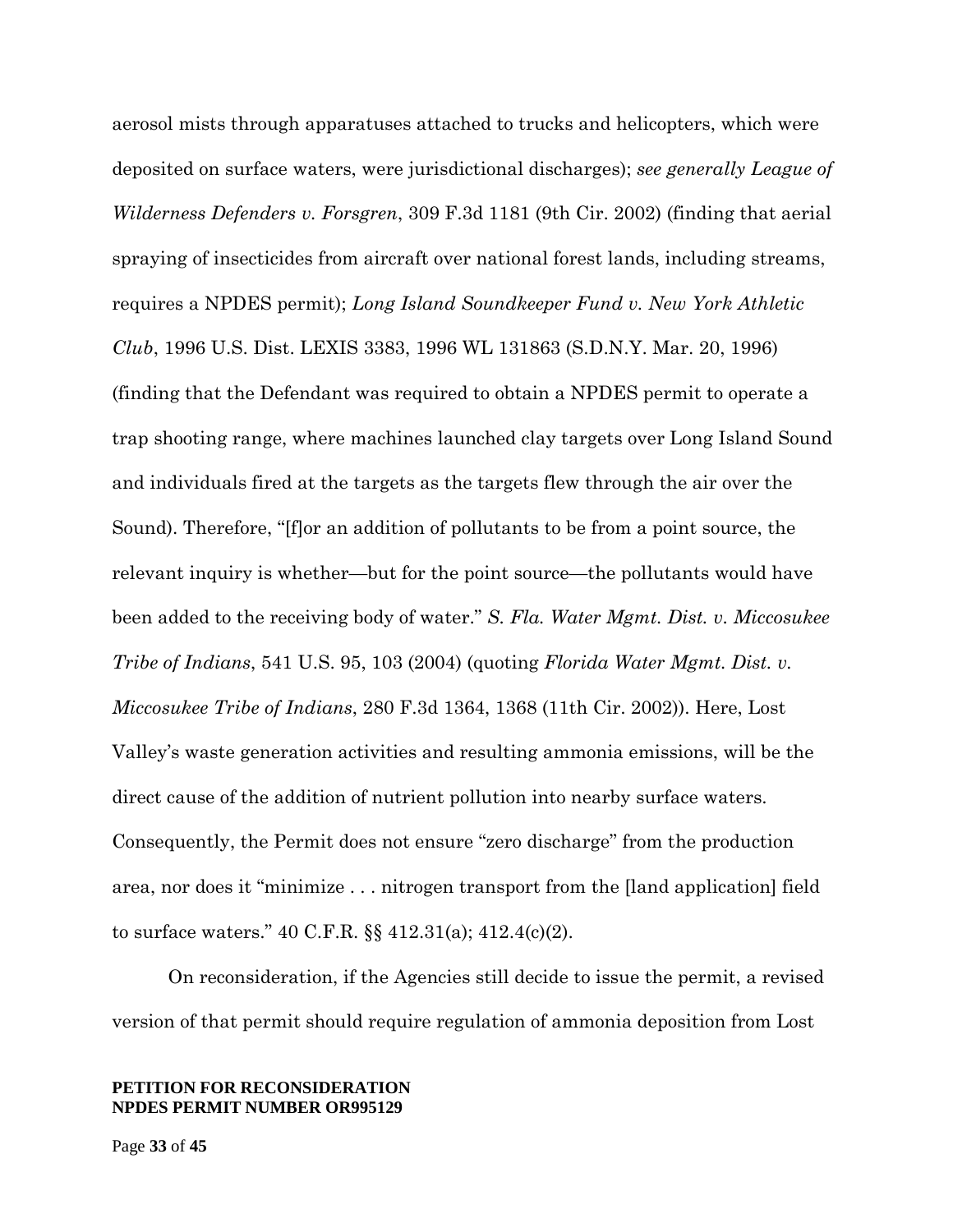Valley, including by utilizing the following methods. ORS 468B.020 (DEQ shall "requir[e] the use of all available and reasonable methods necessary to achieve the purposes of ORS 468B.015 and to conform to the standards of water quality and purity established under ORS 468B.048"). First, the facility can cap the waste impoundments to stop gases from directly escaping. Second, the facility can install air pollution control technologies in confinement and milking barns to control the amount and type of air pollution being released from those facilities. Third, the AWMP can prohibit land application practices such as spraying, which increase the volatilization of ammonia from wastes as they are applied, and can require that land-applied manure be incorporated into soils rather than being allowed to pool on the surface of the land. *See, e.g.,* AWMP at 3-4 (indicating that Lost Valley Ranch will spread and spray irrigate waste, but will not incorporate it into the soil or otherwise act to reduce volatilization.)

### **2. Discharge to Surface Waters from Groundwaters.**

The Agencies concede that Lost Valley will likely discharge to surface water via groundwater. Response to Comments at 16. Indeed, the Agencies stated that "[u]ndoubtedly, nitrate from the surrounding GWMA will enter the Columbia and Umatilla Rivers." *Id.* Given that discharges to jurisdictional surface water via direct hydrologic connection *is* a jurisdictional discharge, *see* 66 Fed. Reg. 2960, 3015-18 (Jan. 12, 2001), the Agencies here have issued a NPDES permit allows discharges to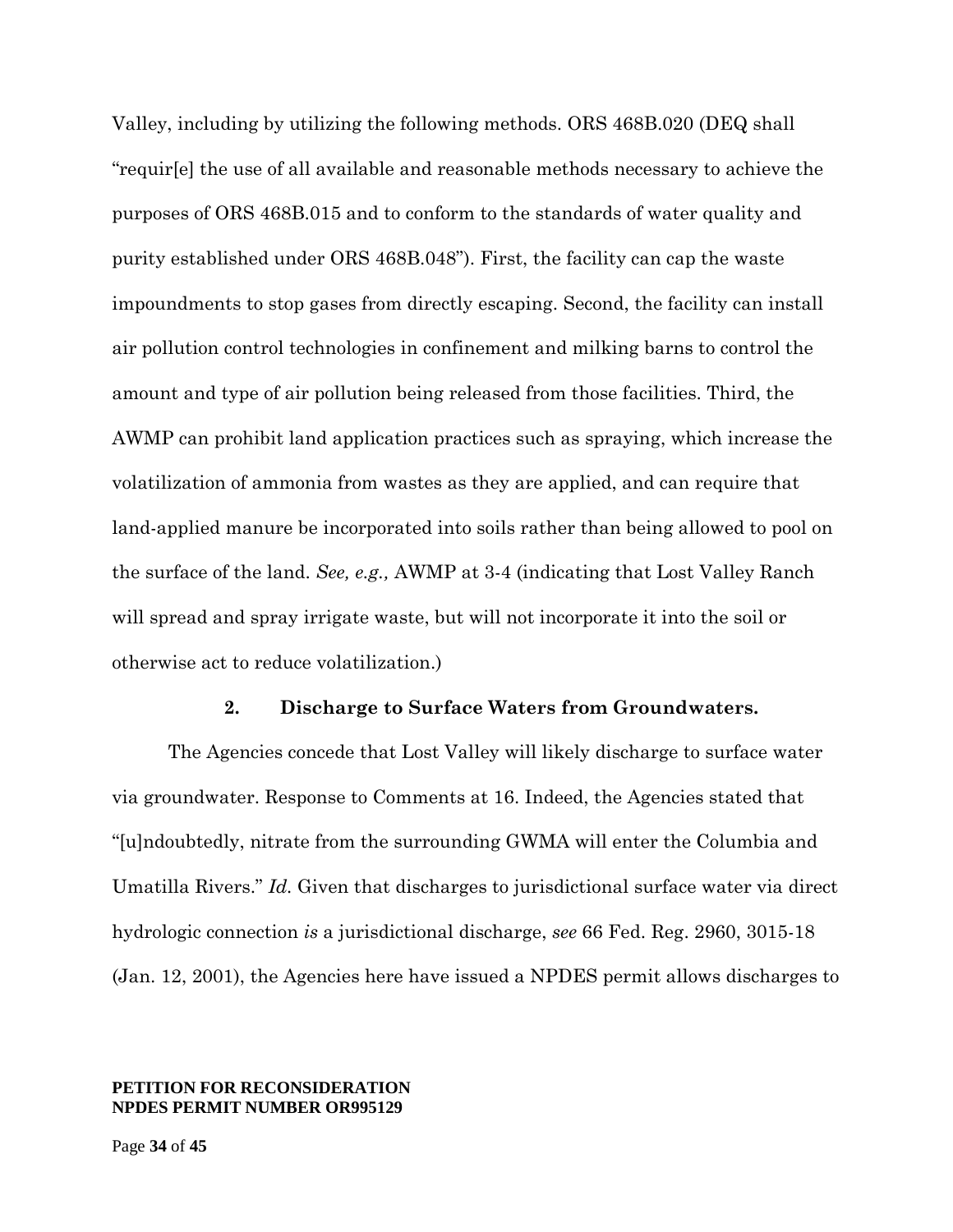surface water. The fiction that this is a "zero" discharge permit cannot be squared with this admission by the Agencies.

The Agencies disregard this discharge because the levels of nitrate in the Umatilla and Columbia rivers are currently below the EPA drinking water threshold (10 mg/l), *id.* at 16, but fails to address any tributaries that are smaller and less able to dilute heavy concentrations of nitrates (for example, Butter Creek is a 57-mile tributary of the Umatilla). Further, under the CWA, the Agencies are not permitted to allow a discharge to jurisdictional waters merely because they believe it will not change the levels of one pollutant in those waters. To the contrary, discharges of pollutants to jurisdictional waters is not allowed, 33 U.S.C. § 1311(a), except under the limited circumstances outlined in 33 U.S.C. § 1342(a)(1) and 40 C.F.R. § 122.23; 412.31. The CWA regulations prohibit any discharge of manure, litter, or process wastewater pollutants into waters of the U.S. from the production area, with the exception of overflow caused by rainfall events, only when the "production area is designed, constructed, operated and maintained to contain all manure, litter, and process wastewater including the runoff and the direct precipitation from a 25–year, 24–hour rainfall event." 40 C.F.R. § 412.31(a). This exception to the prohibition on discharge of CAFO waste to U.S. waters does not include discharges through a direct hydrologic connection of groundwater to surface water. The Agencies cannot ignore this discharge route.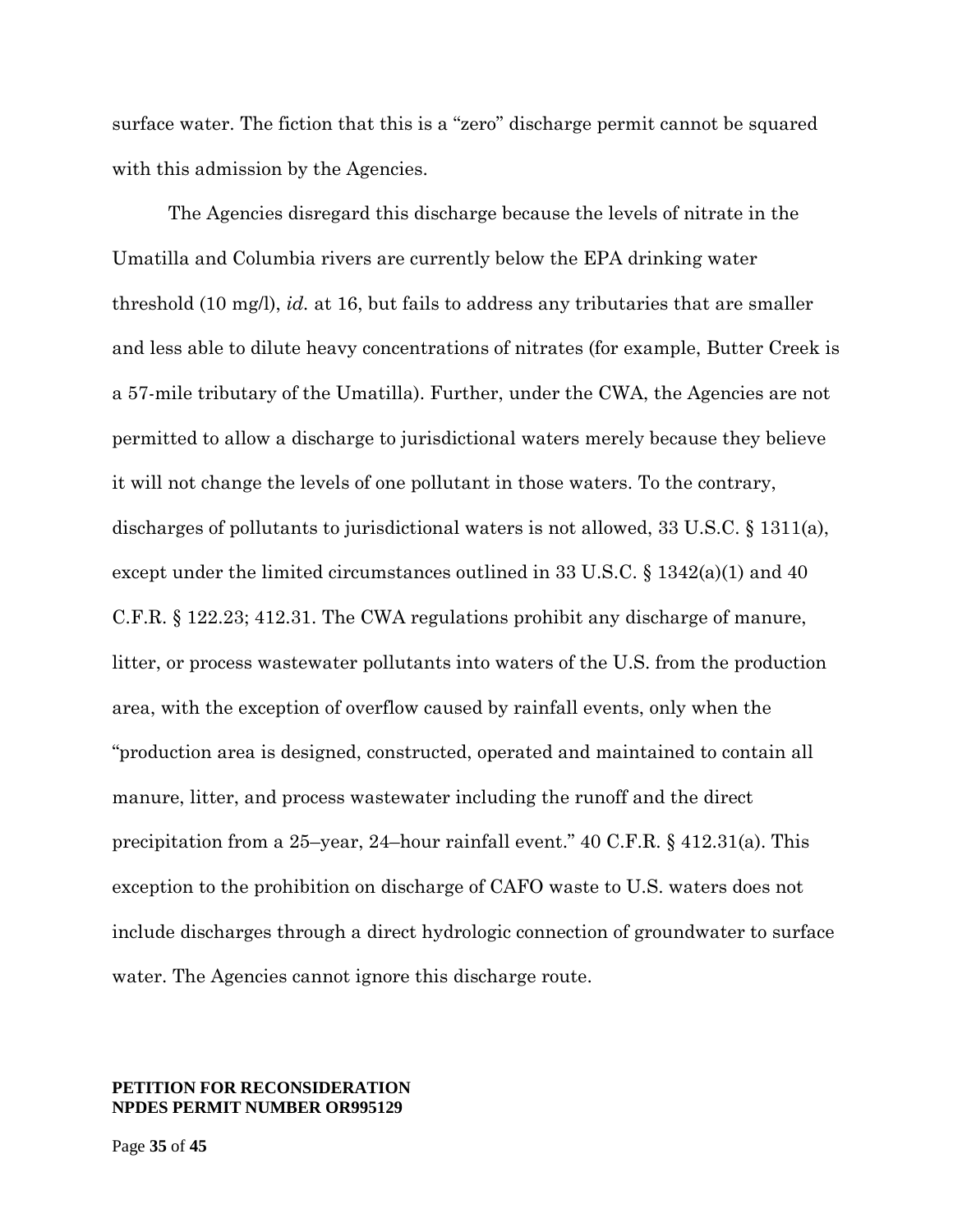## **II. The Lost Valley Permit Fails to Require Mandatory Surface Water Monitoring.**

The Permit is deficient because it lacks surface water monitoring required in every NPDES permit. The federal CWA "*requires* every NPDES permittee to monitor its discharges into the navigable waters of the United States in a manner sufficient to determine whether it is in compliance with the relevant NPDES permit." *Natural Res. Defense Council v. Los Angeles Cnty Dep't of Pub. Works*, 725 F.3d 1194, 1707 (9th Cir. 2013) (emphasis in original). This universal requirement derives from Section 402 of the CWA, which requires that all NPDES permits contain conditions to "assure compliance" with NPDES permit effluent limitations, water quality standards, and other requirements of the Act. 33 U.S.C. § 1342. EPA regulations specify that "each NPDES permit shall include" monitoring requirements "[t]o assure compliance with permit limitations," including "[t]he mass (or other measurement specified in the permit) for each pollutant limited in the permit; [t]he volume of effluent discharged from each outfall; or [o]ther measurements as appropriate." 40 C.F.R. § 122.44(i). Federal CWA regulations also state that permitting requirements must specify the "type, intervals, and frequency [of sampling] sufficient to yield data which are representative of the monitored activity including, when appropriate, continuous monitoring." 40 C.F.R. §§ 122.48(b), 122.44(i)(1). Permittees must report monitoring results "on a frequency dependent on the nature and effect of the discharge, but in no case less than once a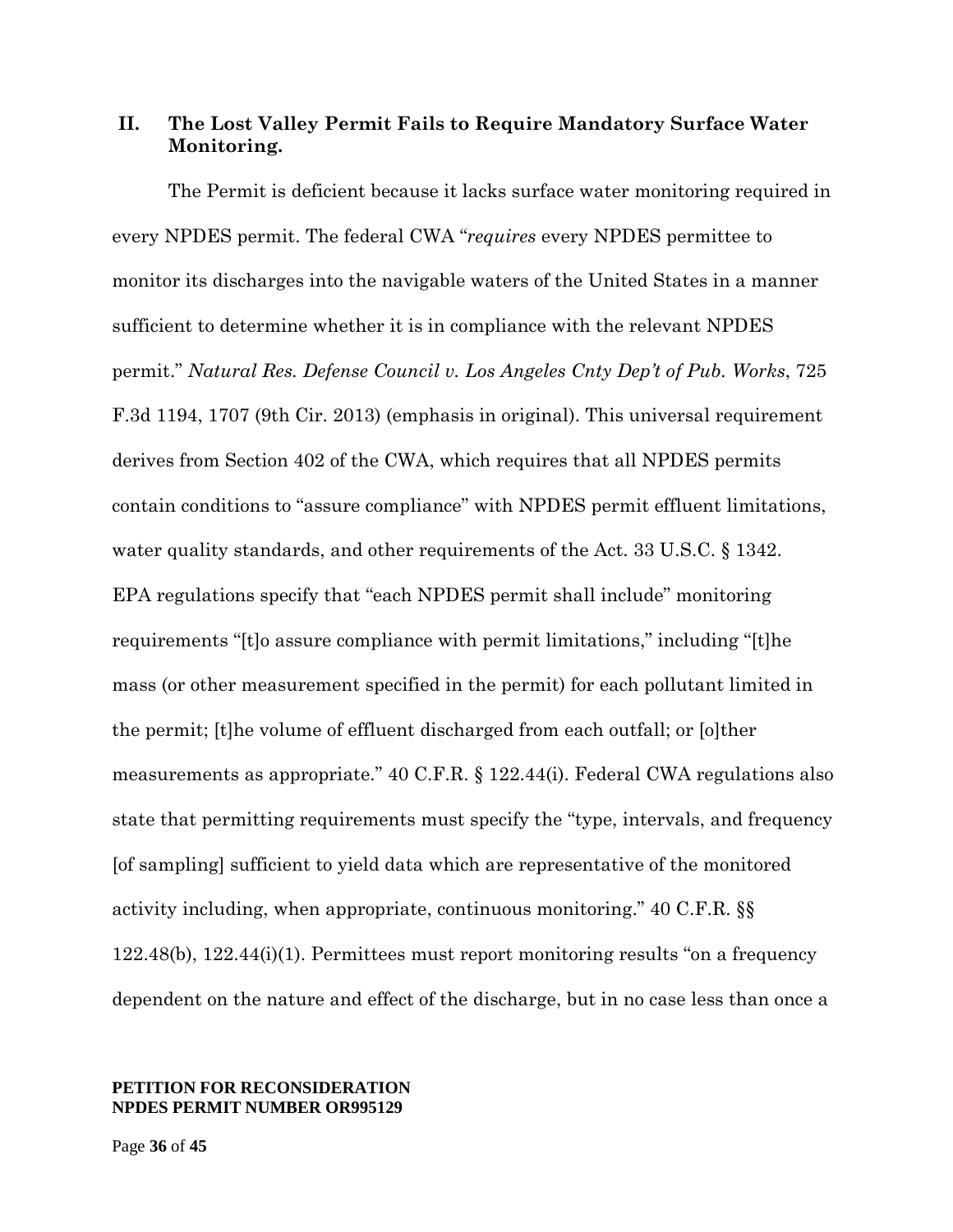year." 40 C.F.R. § 122.44(i)(2). The federal regulations also set out the required monitoring methodology. *See* 40 C.F.R. Part 136.

The applicable regulations provide no general exemptions from these compliance monitoring requirements. Although 40 C.F.R.  $\S 122.44(a)(2)$  provides that pollutant monitoring waivers can be granted for certain pollutants referred to as 40 C.F.R. Subchapter N pollutants, which include fecal coliform and biochemical oxygen demand, such waivers can only be granted on a case-by-case basis where "the discharger has demonstrated through sampling and other technical factors that the pollutant is not present in the discharge or is present only at background levels from intake water and without any increase in the pollutant due to activities of the discharger." The Permit lacks any discussion or requirement related to Lost Valley making such a demonstration, and as a result the Agencies cannot waive monitoring requirements even for Subchapter N pollutants.

The CWA does not authorize the Agencies to exempt Lost Valley from the requirement to monitor surface water quality based on the "intermittent" and "unlikely" discharge of pollutants to surface waters. The Agencies attempt to justify the monitoring exemption based on "low probability of wastewater runoff to surface water." The Agencies state:

Regardless of the low probability of such an event occurring, if the facility were to experience a discharge that did enter any surface water, it would be a permit violation. The numeric effluent limit for any surface water discharge is zero or the lab quantification limit based of the method of analysis. In the event of a surface water

### **PETITION FOR RECONSIDERATION NPDES PERMIT NUMBER OR995129**

Page **37** of **45**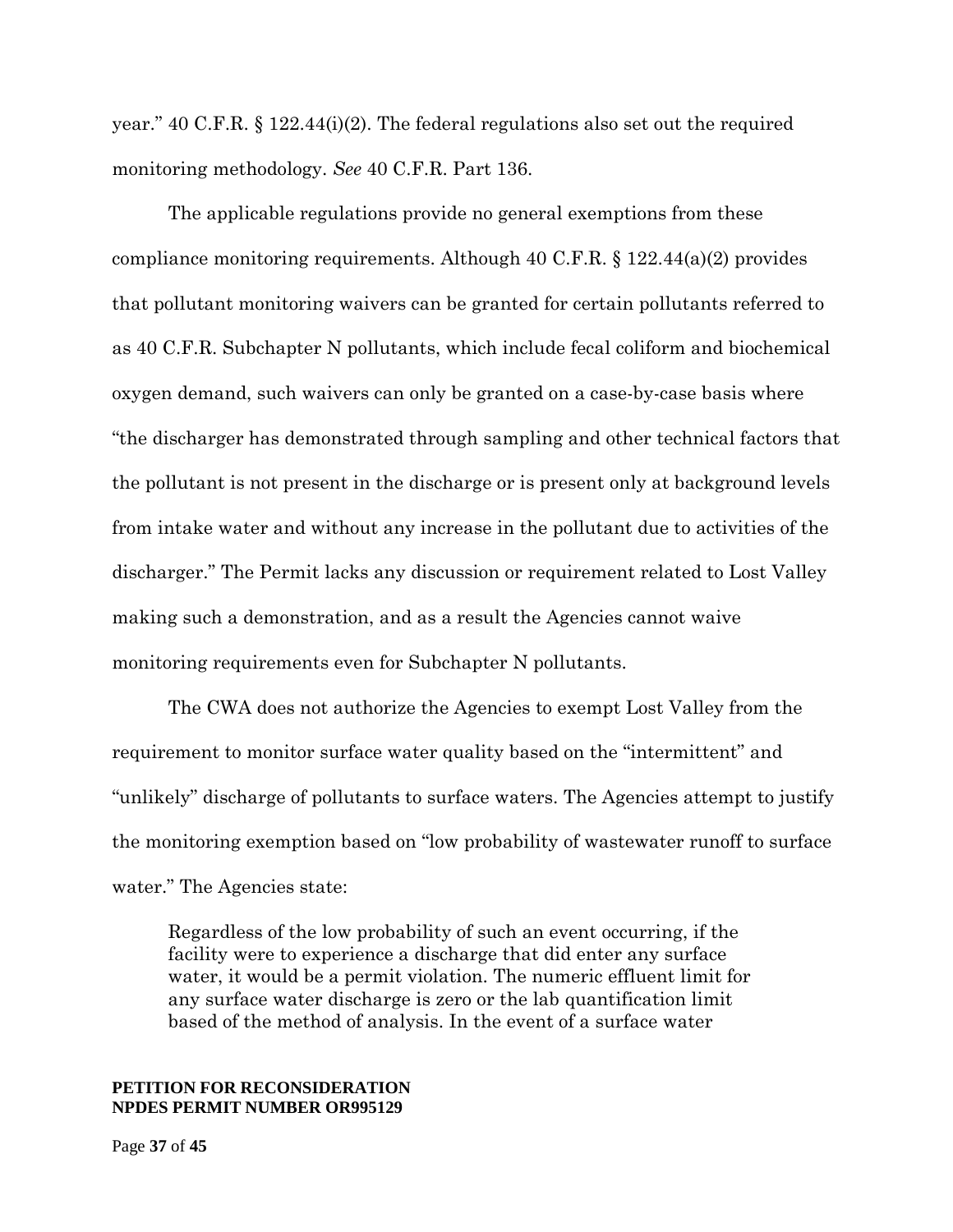discharge, the facility would have to sample and monitor the discharge according to conditions in Sections S4.A(1) and S4.D.(1)(2) of the permit.

Response to Comments at 12. First, for the reasons discussed above, the Agencies lack the legal authority to waive the monitoring requirement based on a low probability of discharge. Second, absent the monitoring required under the CWA, the Agencies—and the public—have no way of determining when and how much pollution the facility discharges to surface waters. Third, to the extent groundwater influences surface water quality, surface water monitoring will support the Agencies' assessment of whether the facility complies with the "zero discharge to groundwater" permit. Fourth, the monitoring required in the event of a reported discharge does not take the place of the monitoring required in all NPDES permits; EPA's regulations require monitoring to demonstrate compliance, not only in the event of non-compliance. Petitioners request that the Agencies revise the Permit to require representative surface water quality monitoring to demonstrate compliance and show that Lost Valley is not discharging via groundwater or deposition.

### **III. The Permit Violates the State's Antidegradation Policy.**

The Lost Valley permit violates Oregon's antidegradation policy. OAR 340- 041-0004; *see also* OAR 340-040-0020. This policy prohibits the degradation of existing water quality from new or increased sources of point or non-point pollution. OAR 340-041-0004(1) ("The purpose of the Antidegradation Policy is to guide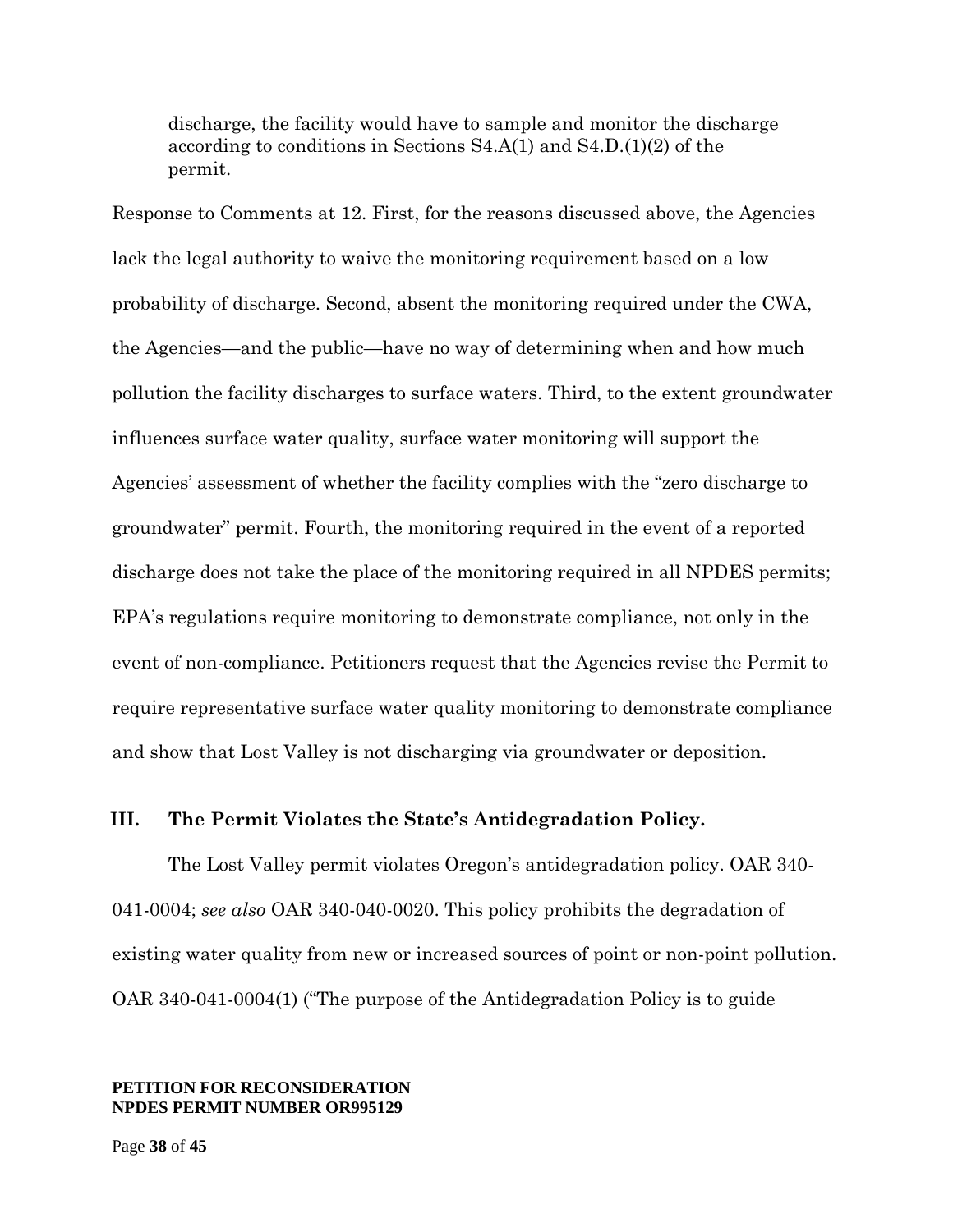decisions that affect water quality such that unnecessary further degradation from new or increased point and nonpoint sources of pollution is prevented, and to protect, maintain, and enhance existing surface water quality to ensure the full protection of all existing beneficial uses."). OAR 340-040 further prohibits degradation of groundwater.

The Agencies should have completed a thorough, realistic antidegradation review of the permit because, contrary to their assertions, it is not designed as a zero discharge permit and the facility will lead to ground and surface water discharges via deposition, seeping, and likely lagoon leakage. The analysis must consider all existing uses and all pollutant discharges that may adversely affect them, including non-point source "agricultural stormwater" discharges that may occur from land application areas or non-point source pollution that may occur as a result of transfer of waste off-site for land application a non-CAFO farm.

### **IV. The Agencies Failed to Conduct a Reasonable Potential Analysis.**

For similar reasons, the permit warranted a reasonable potential analysis to ensure that the facility's discharges do not have a reasonable potential to cause or contribute to exceedances of water quality standards in receiving surface waters. Because the Agencies incorrectly assume throughout their permit documents that Lost Valley will be a zero discharge facility, they failed to properly consider its inevitable point source discharges via deposition and likely point source discharges via hydrologic discharges to surface waters, and the potential impacts these would

### **PETITION FOR RECONSIDERATION NPDES PERMIT NUMBER OR995129**

Page **39** of **45**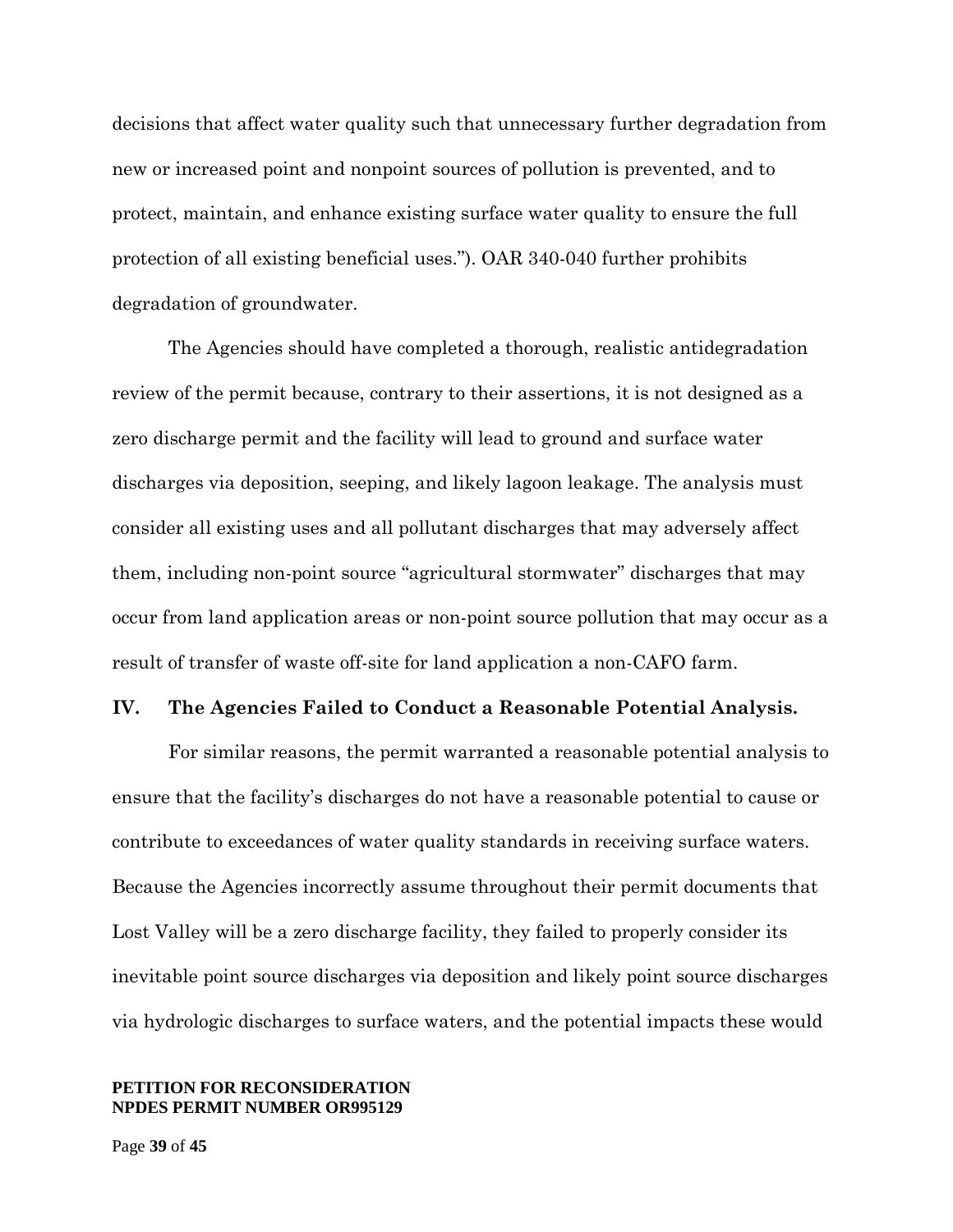have on receiving water quality standards. In the Response to Comments, the Agencies assert that because ORS 468B.050(1)(d) prohibits such point source discharges here, there is no need for an analysis. Response to Comments at 16. But this general statutory prohibition does not trump the specific provisions of the permit that clearly will result in, and allow, point source discharges.

## **V. The Agencies Failure to Modify the Permit will Result in Deficiencies in the Revised AWMP.**

Although the Petitioners are generally supportive of the permit and AWMP modifications made in response to public comments, such as removing references to application on frozen or snow covered soil and to stockpiling manure in circle corners, available information indicates that the AWMP still suffers from several legal deficiencies. Although the Agencies required the applicant to submit a revised AWMP, Response to Comments at 16-17, the revised AWMP has not been made available to the Petitioners for review prior to the deadline for this petition for reconsideration. Upon information and belief, the required amendments will not address all of the legal deficiencies noted in Petitioners' comments on the draft permit.

The AWMP must account for all sources of nutrients generated at the facility, and these nutrients must be applied at agronomic rates.  $40 \text{ C.F.R.}$  §  $122.42\text{(e)}(1)$ . The Response to Comments does not indicate that the revised AWMP will address the failure to adequately account for silage leachate nutrients, in particular. The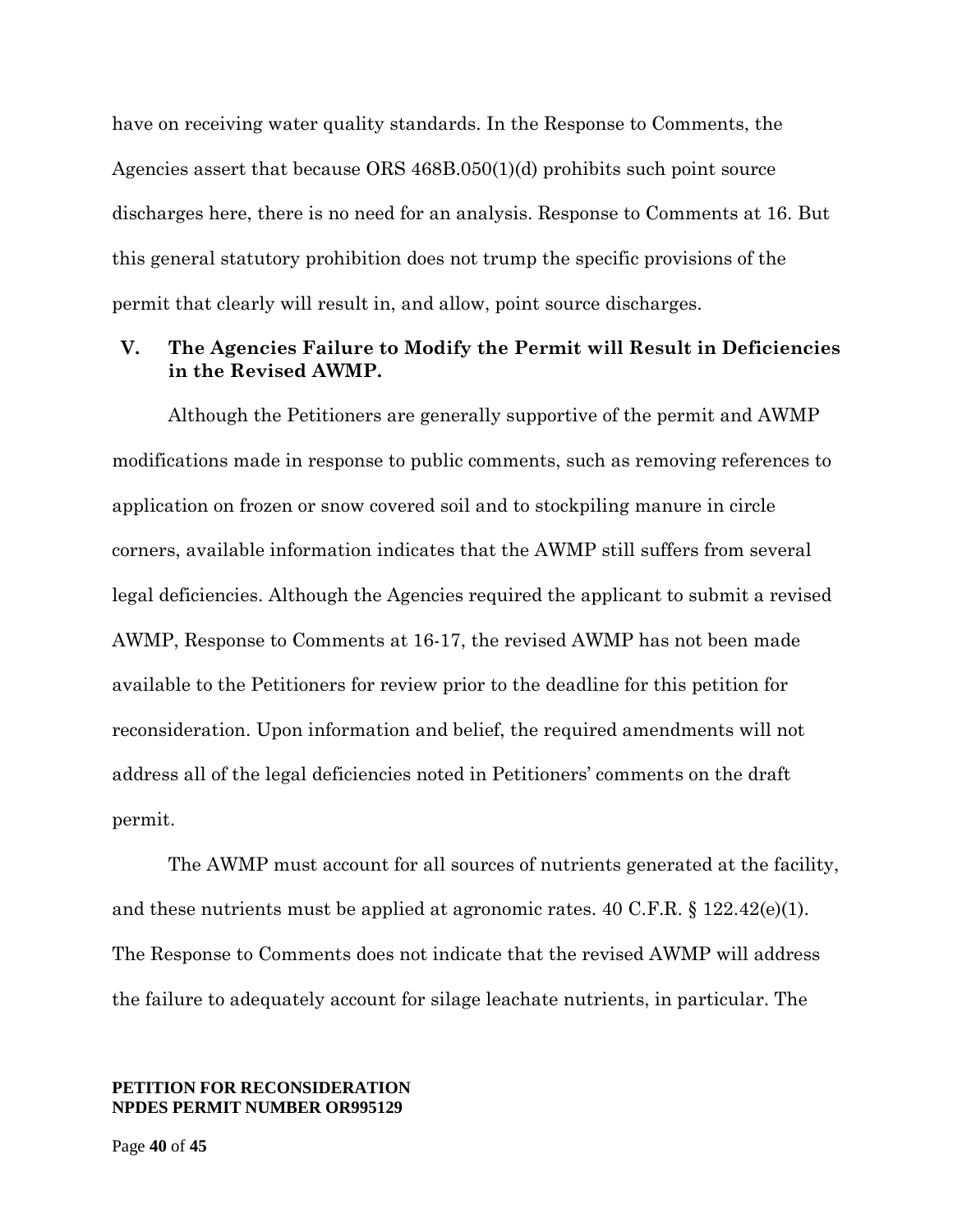draft AWMP "Animal Waste Management System Production" spreadsheets account for the storage volume contribution from the silage area stormwater runoff, but do not include or attempt to quantify any silage leachate nutrients in the accounting for daily nutrient production. Silage leachate "is typically very high in nutrients that can harm surface water and groundwater," and as a result "is a *worse potential pollutant than manure* or sewage." Purdue Extension, Silage Leachate: Use Caution and Protect the Environment (Nov. 2014), https://extension.purdue.edu/extmedia/AS/AS-625-W.pdf (Exhibit 16) (emphasis added).

Similarly, the AWMP must provide a more detailed plan for the best management practices Lost Valley will implement to prevent any discharges due to mortality management. 40 C.F.R.  $\S 122.42(e)(1)(ii)$ . The Response to Comments does not indicate that the revised AWMP will provide more detail than the draft, which lacked the required specificity as to the procedures that the facility will use. A failure to account for all sources of nutrients in the AWMP could affect the facility's nutrient budgeting, the adequacy of its storage facilities and land base, and the rate at which waste is applied. The lack of specifity provided violates both the federal regulations cited and OAR 340-051-0015.

// // //

### **PETITION FOR RECONSIDERATION NPDES PERMIT NUMBER OR995129**

Page **41** of **45**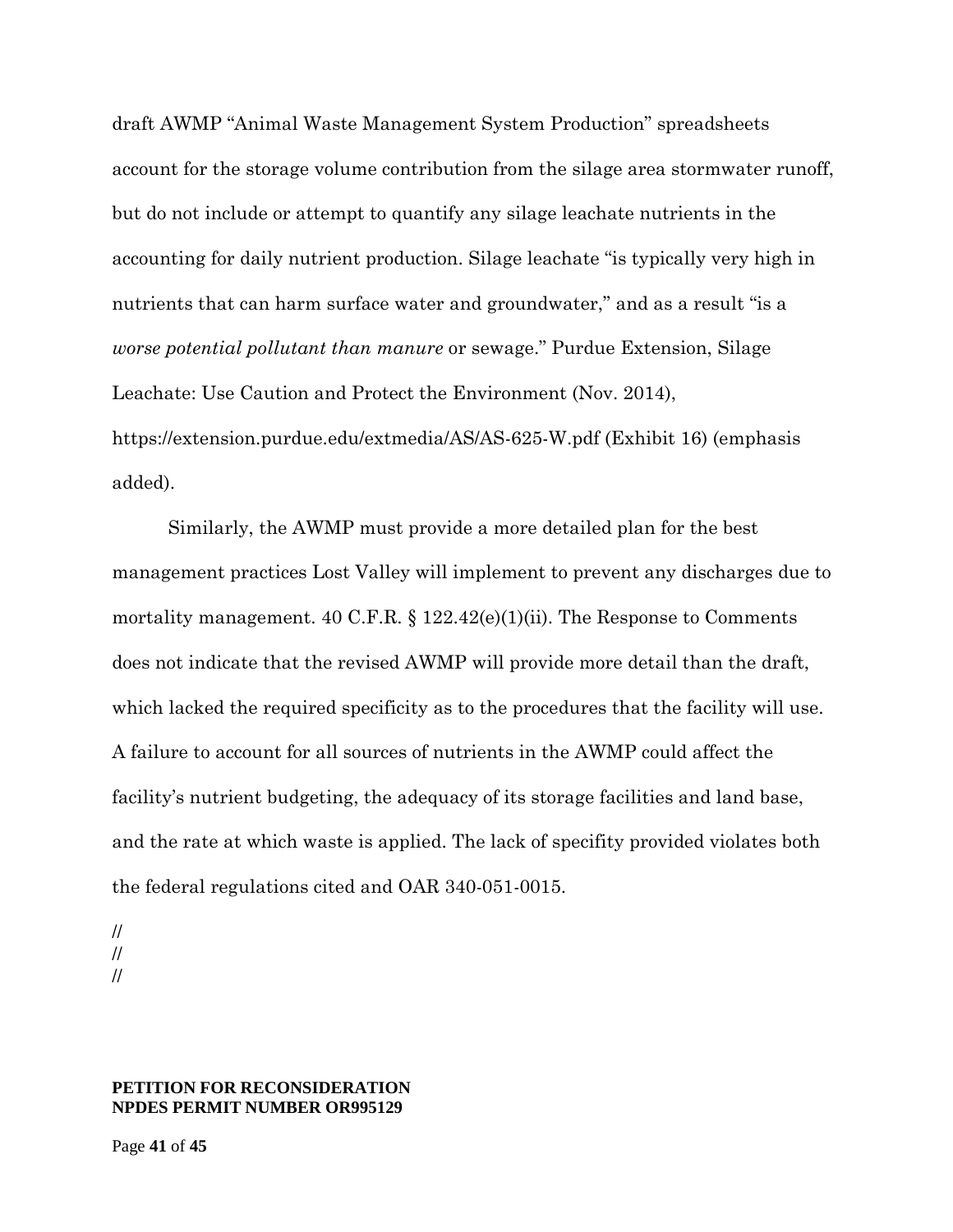### **REQUEST FOR RECONSIDERATION**

26.

Pursuant to ORS 183.480 and 183.484, Petitioners hereby request that DEQ and ODA stay and reconsider the Lost Valley permit as issued and (1) deny the permit in full, or (2) in the alternative, prepare a new draft permit that is consistent with state and federal laws.

DATED: May 26, 2017

/s Lauren Goldberg Lauren Goldberg, OSB No. 085678 Staff Attorney, Columbia Riverkeeper

/s Amy van Saun Amy van Saun, OSB No. 155085 Attorney, Center for Food Safety

/s Hannah Connor Hannah Connor, D.C. Bar No. 1014143 Senior Attorney, Center for Biological **Diversity** 

/s Tarah Heinzen Tarah Heinzen, D.C. Bar No. 1019829 Staff Attorney, Food & Water Watch

/s Sarah Hanneken Sarah Hanneken, OSB No. 165104 Litigation Fellow, Animal Legal Defense Fund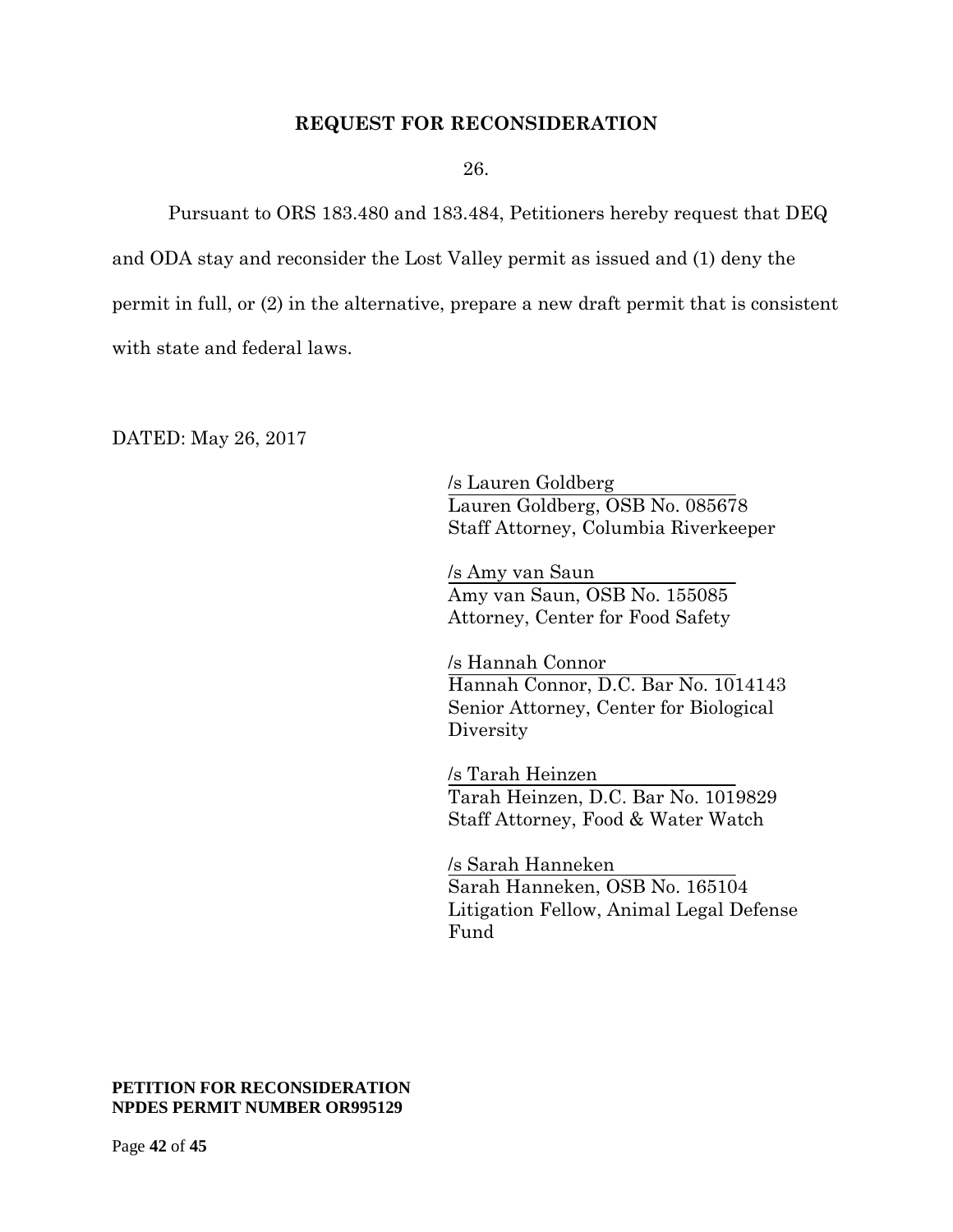Names, Addresses, and Telephone Numbers of Persons Filing the Petition:

| Animal Legal Defense Fund                                                                                                                       | Center for Biological Diversity                                                                               |
|-------------------------------------------------------------------------------------------------------------------------------------------------|---------------------------------------------------------------------------------------------------------------|
| c/o Sarah Hanneken                                                                                                                              | c/o Hannah Connor                                                                                             |
| 525 East Cotati Ave.                                                                                                                            | P.O. Box 11374                                                                                                |
| Cotati, CA 94931                                                                                                                                | Portland, OR 97211                                                                                            |
| $(414)$ 405-0538                                                                                                                                | $(202) 681 - 1676$                                                                                            |
| Center for Food Safety                                                                                                                          | Columbia Riverkeeper                                                                                          |
| c/o Amy van Saun                                                                                                                                | c/o Lauren Goldberg                                                                                           |
| 917 SW Oak St., Ste. 300                                                                                                                        | 111 Third St.                                                                                                 |
| Portland, OR 97205                                                                                                                              | Hood River, OR 97031                                                                                          |
| $(971)$ 271-7372                                                                                                                                | $(541)$ 387-3030                                                                                              |
| Food & Water Watch                                                                                                                              | <b>Friends of Family Farmers</b>                                                                              |
| c/o Tarah Heinzen                                                                                                                               | c/o Ivan Maluski                                                                                              |
| 1028 SE Water Ave. Suite 245                                                                                                                    | 249 Liberty St. NE, Ste. 212                                                                                  |
| Portland, OR 97214                                                                                                                              | Salem, OR 97301                                                                                               |
| $(202) 683 - 2457$                                                                                                                              | $(503) 581 - 7124$                                                                                            |
| Humane Oregon                                                                                                                                   | Humane Society of the United States                                                                           |
| c/o Brian Posewitz                                                                                                                              | c/o Amanda Hungerford                                                                                         |
| 8598 SE 11th Ave.                                                                                                                               | 1255 23rd St. NW                                                                                              |
| Portland, OR 97202                                                                                                                              | Washington, DC 20037                                                                                          |
| $(503)$ 946-1534                                                                                                                                | $(202)$ 676-2337                                                                                              |
| Oregon Physicians for Social<br>Responsibility<br>c/o Charles Johnson<br>1020 SW Taylor St., Ste. 275<br>Portland, OR 97205<br>$(503)$ 777-2794 | Oregon Rural Action<br>c/o Austin Saunders<br>1119 Washington Ave.<br>La Grande, OR 97850<br>$(541)$ 975-2411 |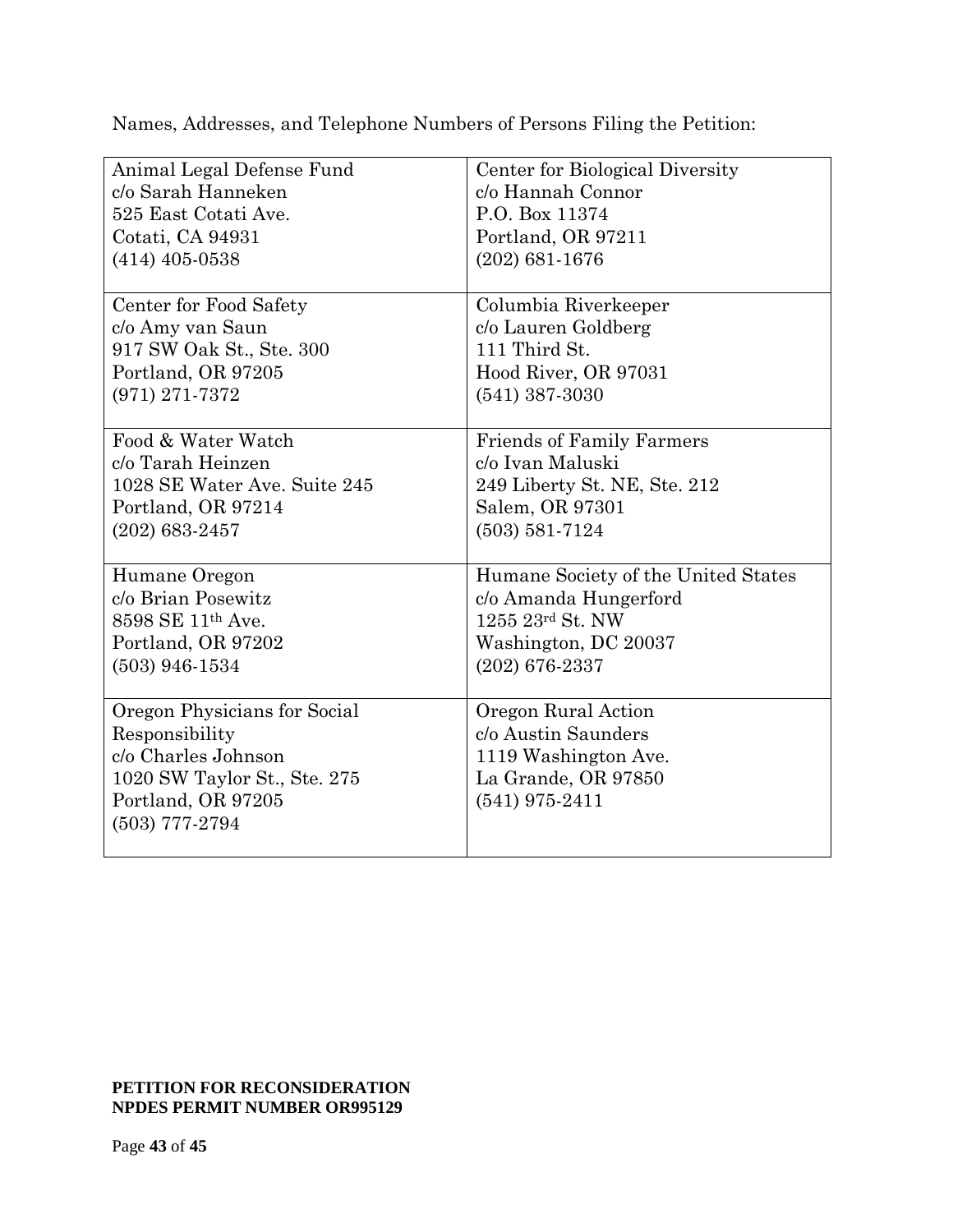# **APPENDIX**

| Exhibit<br>No. | Document                                                                                                                                                                                                                               |
|----------------|----------------------------------------------------------------------------------------------------------------------------------------------------------------------------------------------------------------------------------------|
| $\mathbf{1}$   | U.S. Environmental Protection Agency (EPA), Literature Review of<br>Contaminants in Livestock and Poultry Manure and Implications for<br>Water Quality, EPA-820-R-13-002 (July 2013)                                                   |
| $\overline{2}$ | EPA, NPDES Permit Writers Manual for Concentrated Animal Feeding<br>Operations, EPA-833-F-12-001 (Feb. 2012)                                                                                                                           |
| 3              | Carrie Hribar, Nat'l Ass'n of Local Bds. of Health, Understanding<br>Concentrated Animal Feeding Operations and Their Impact on<br>Communities (2010), available at<br>http://www.cdc.gov/nceh/ehs/docs/understanding_cafos_nalboh.pdf |
| $\overline{4}$ | Letter from John Fazio, Engineer of Record, to Kevin Coughlin, ODA,<br>on behalf of Greg de Valde re: Lost Valley Ranch, Updated Lagoon<br>Design (Dec. 27, 2016)                                                                      |
| $\overline{5}$ | Food & Water Watch et al., Public Comments on Lost Valley Ranch<br>NPDES Permit (Aug. 4, 2016)                                                                                                                                         |
| 6              | Food & Water Watch et al., Public Comments on Lost Valley Ranch<br>NPDES Permit (Nov. 4, 2016)                                                                                                                                         |
| 7              | Oregon Water Resources Department, field notes from site visit to Lost<br>Valley (Jan. 12, 2016)                                                                                                                                       |
| 8              | Application for Limited Water Use License LL 1626 (Jan. 25, 2016)                                                                                                                                                                      |
| 9              | Petition for Judicial Review, Columbia Riverkeeper et al. v. Oregon<br>Water Resources Dept., [Docket No. 17CV19513] (Or. Cir. Ct. Marion<br>Cnty., May 11, 2017)                                                                      |
| 10             | Letter from WaterWatch of Oregon to Oregon Dept. of Water Resources<br>(May 12, 2017)                                                                                                                                                  |